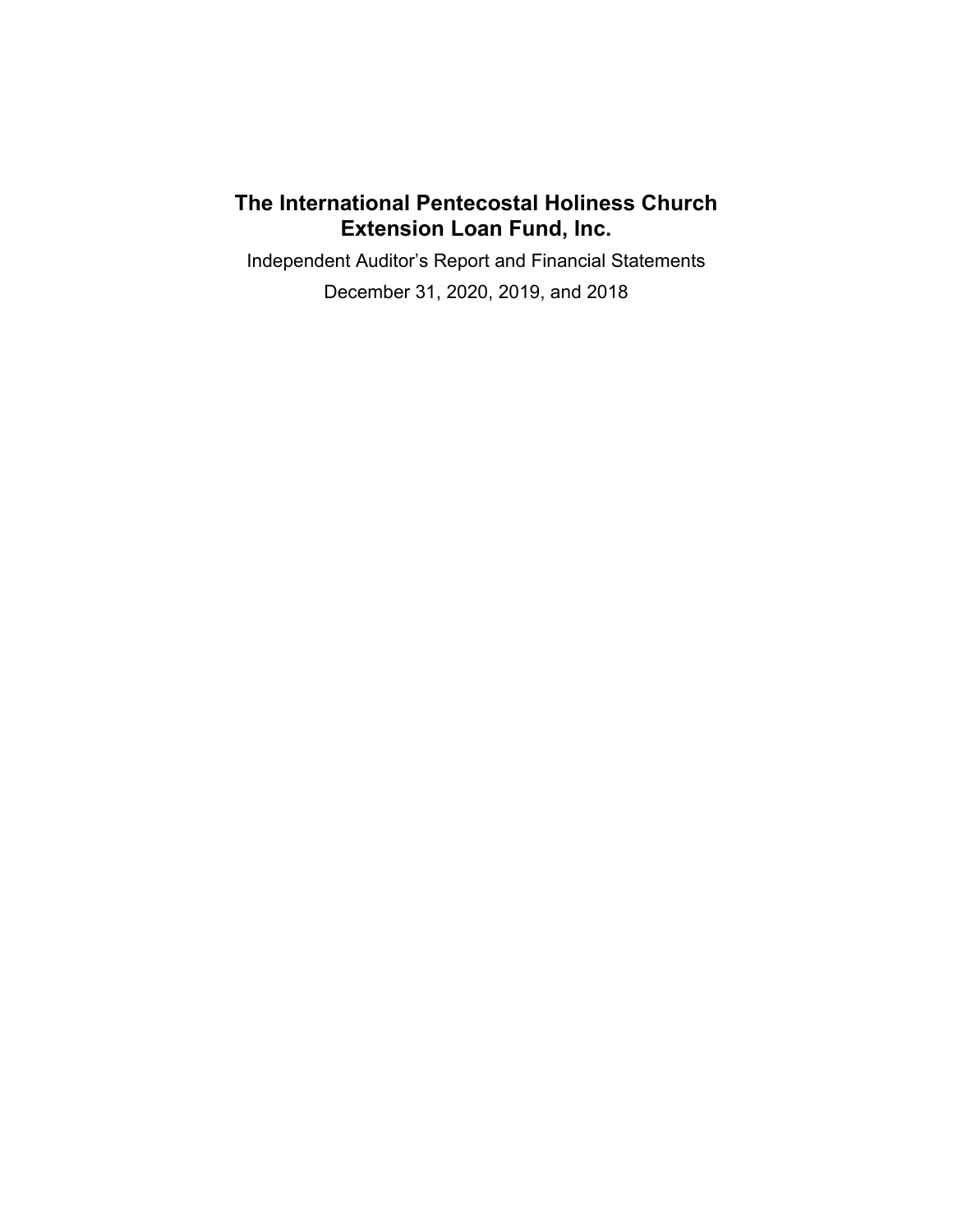

### **Independent Auditor's Report**

Council of Bishops and Board of Directors The International Pentecostal Holiness Church Extension Loan Fund, Inc. Bethany, Oklahoma

We have audited the accompanying financial statements of The International Pentecostal Holiness Church Extension Loan Fund, Inc., which comprise the statements of financial position as of December 31, 2020, 2019, and 2018, and the related statements of activities and cash flows for the years then ended, and the related notes to the financial statements.

### *Management's Responsibility for the Financial Statements*

Management is responsible for the preparation and fair presentation of these financial statements in accordance with accounting principles generally accepted in the United States of America; this includes the design, implementation, and maintenance of internal control relevant to the preparation and fair presentation of financial statements that are free from material misstatement, whether due to fraud or error.

### *Auditor's Responsibility*

Our responsibility is to express an opinion on these financial statements based on our audits. We conducted our audits in accordance with auditing standards generally accepted in the United States of America. Those standards require that we plan and perform the audit to obtain reasonable assurance about whether the financial statements are free from material misstatement.

An audit involves performing procedures to obtain audit evidence about the amounts and disclosures in the financial statements. The procedures selected depend on the auditor's judgment, including the assessment of the risks of material misstatement of the financial statements, whether due to fraud or error. In making those risk assessments, the auditor considers internal control relevant to the entity's preparation and fair presentation of the financial statements in order to design audit procedures that are appropriate in the circumstances, but not for the purpose of expressing an opinion on the effectiveness of the entity's internal control. Accordingly, we express no such opinion. An audit also includes evaluating the appropriateness of accounting policies used and the reasonableness of significant accounting estimates made by management, as well as evaluating the overall presentation of the financial statements.

We believe that the audit evidence we have obtained is sufficient and appropriate to provide a basis for our audit opinion.

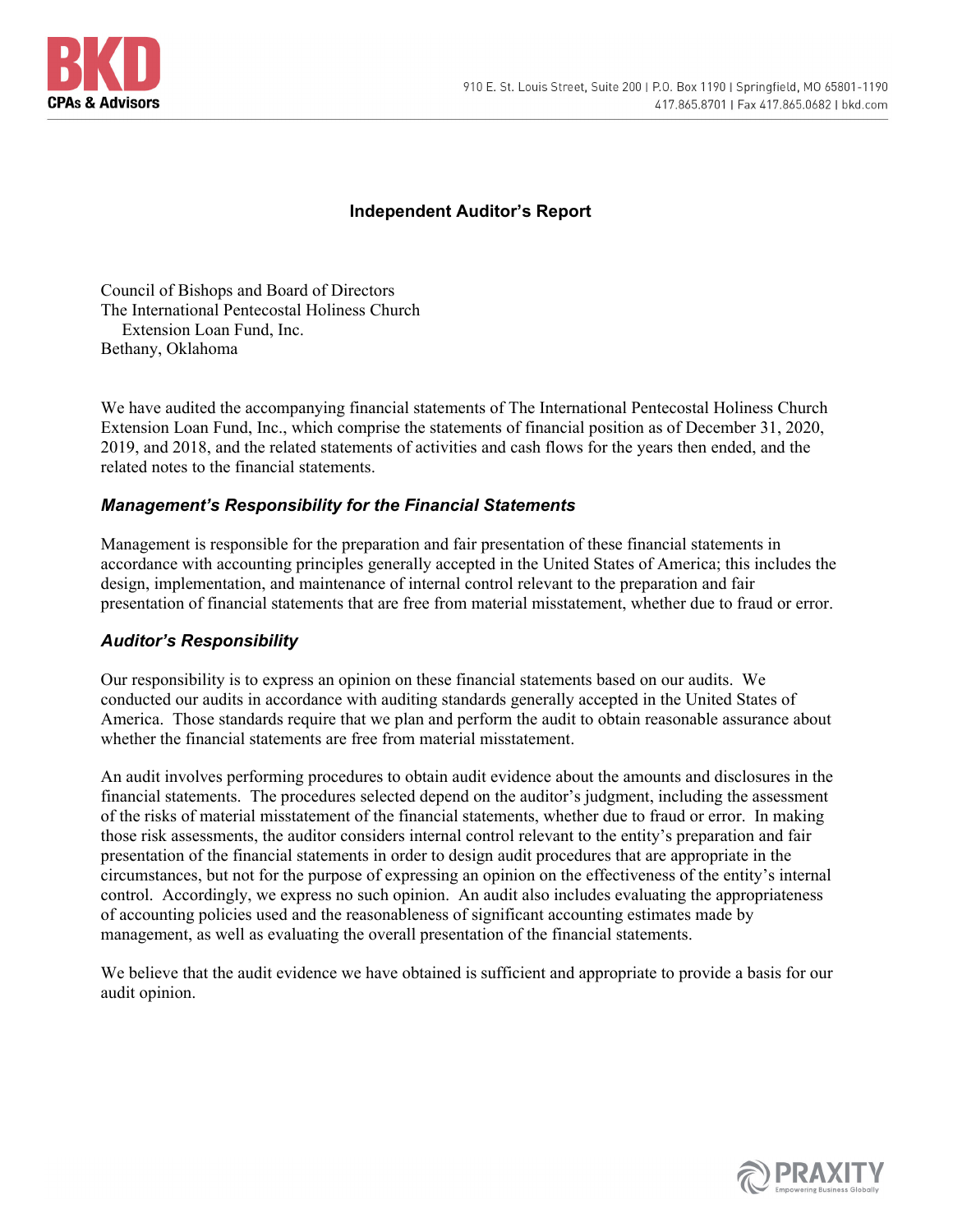Council of Bishops and Board of Directors The International Pentecostal Holiness Church Extension Loan Fund, Inc. Page 2

#### *Opinion*

In our opinion, the financial statements referred to above present fairly, in all material respects, the financial position of The International Pentecostal Holiness Church Extension Loan Fund, Inc. as of December 31, 2020, 2019, and 2018, and the changes in its net assets and its cash flows for the years then ended in accordance with accounting principles generally accepted in the United States of America.

**BKD,LLP** 

Springfield, Missouri May 19, 2021

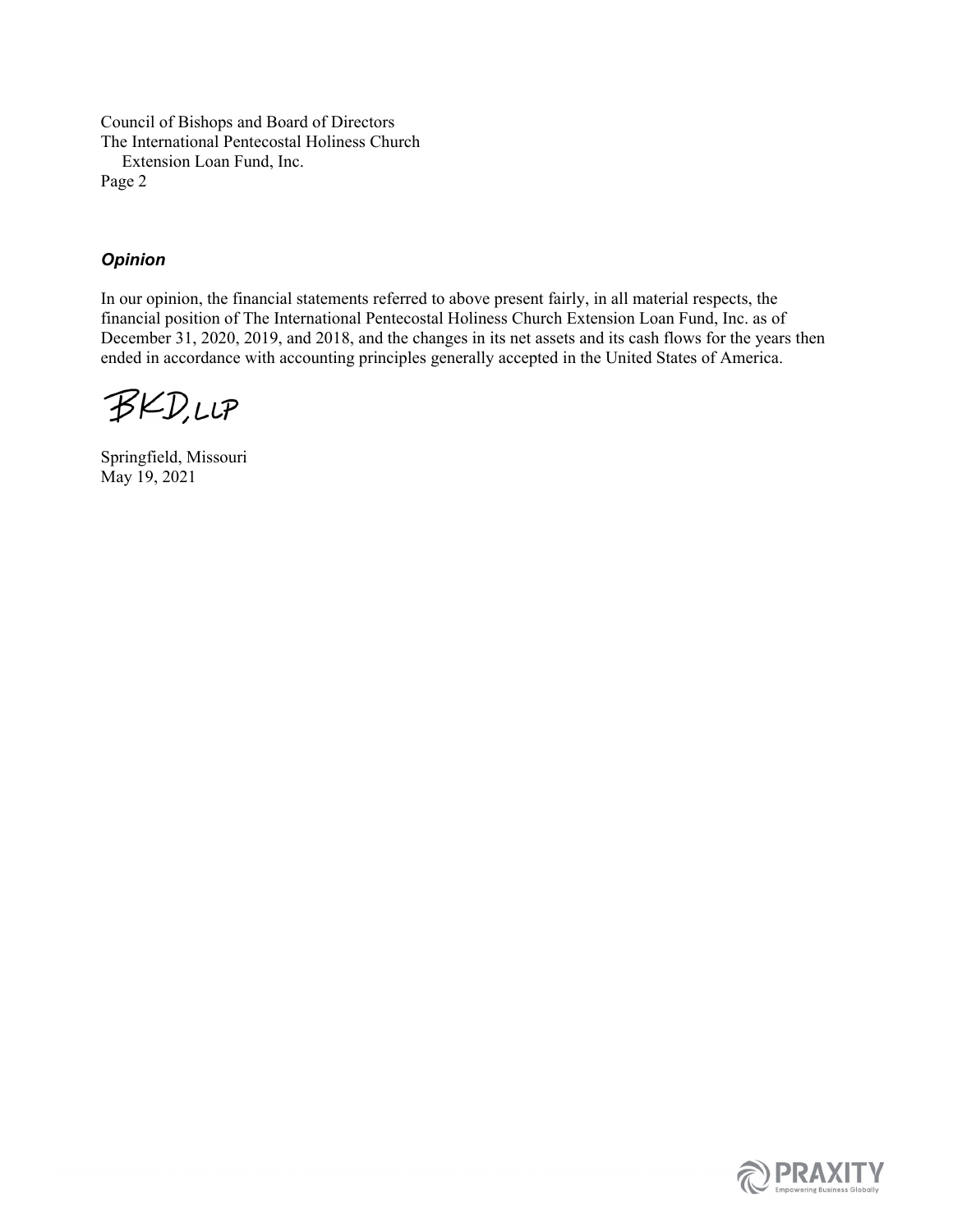**Statements of Financial Position December 31, 2020, 2019, and 2018** 

## **Assets**

|                                                                                   | 2020             | 2019                      | 2018             |
|-----------------------------------------------------------------------------------|------------------|---------------------------|------------------|
| Cash and cash equivalents                                                         | \$<br>6,677,856  | $\mathbb{S}$<br>3,571,969 | \$<br>3,241,541  |
| Interest-bearing time deposits in banks                                           | 500,000          | 1,250,597                 | 1,732,652        |
| Investments                                                                       | 8,051,261        | 5,423,722                 | 6,000,087        |
| Investments held by affiliates                                                    | 3,830,842        | 3,620,038                 | 3,414,384        |
| Loans, net of allowance for loan losses;<br>$2020 - $1,281,824; 2019 - $988,029;$ |                  |                           |                  |
| and 2018 - \$959,508                                                              | 34,835,782       | 36,916,349                | 40,711,432       |
| Accrued interest receivable                                                       | 103,322          | 145,550                   | 149,698          |
| Foreclosed assets held for sale, net                                              | 588,076          | 663,188                   | 862,183          |
| Software and equipment, net                                                       | 14,119           | 28,336                    | 44,297           |
| Other                                                                             | 20,695           | 36,625                    | 67,803           |
| Total assets                                                                      | 54,621,953       | 51,656,374<br>S           | 56,224,077<br>S  |
| <b>Liabilities and Net Assets</b>                                                 |                  |                           |                  |
| <b>Liabilities</b>                                                                |                  |                           |                  |
| Certificates                                                                      |                  |                           |                  |
| Savings                                                                           | \$<br>5,688,708  | \$<br>4,124,062           | 4,410,000<br>\$  |
| Fixed rate certificates                                                           | 34,999,746       | 34,444,209                | 39,124,456       |
| Individual retirement accounts                                                    | 5,912,799        | 5,885,311                 | 6,724,203        |
| Total certificates                                                                | 46,601,253       | 44,453,582                | 50,258,659       |
| Interest payable                                                                  | 42,589           | 42,910                    | 46,024           |
| Accounts payable and accrued expenses                                             | 25,002           | 34,912                    | 28,659           |
| Deferred revenue                                                                  |                  |                           | 79,424           |
| <b>Total liabilities</b>                                                          | 46,668,844       | 44,531,404                | 50,412,766       |
| <b>Net Assets Without Donor Restrictions</b>                                      |                  |                           |                  |
| Board designated                                                                  |                  |                           | 50,000           |
| Undesignated                                                                      | 7,953,109        | 7,124,970                 | 5,761,311        |
| Total net assets                                                                  | 7,953,109        | 7,124,970                 | 5,811,311        |
| Total liabilities and net assets                                                  | 54,621,953<br>\$ | \$<br>51,656,374          | 56,224,077<br>\$ |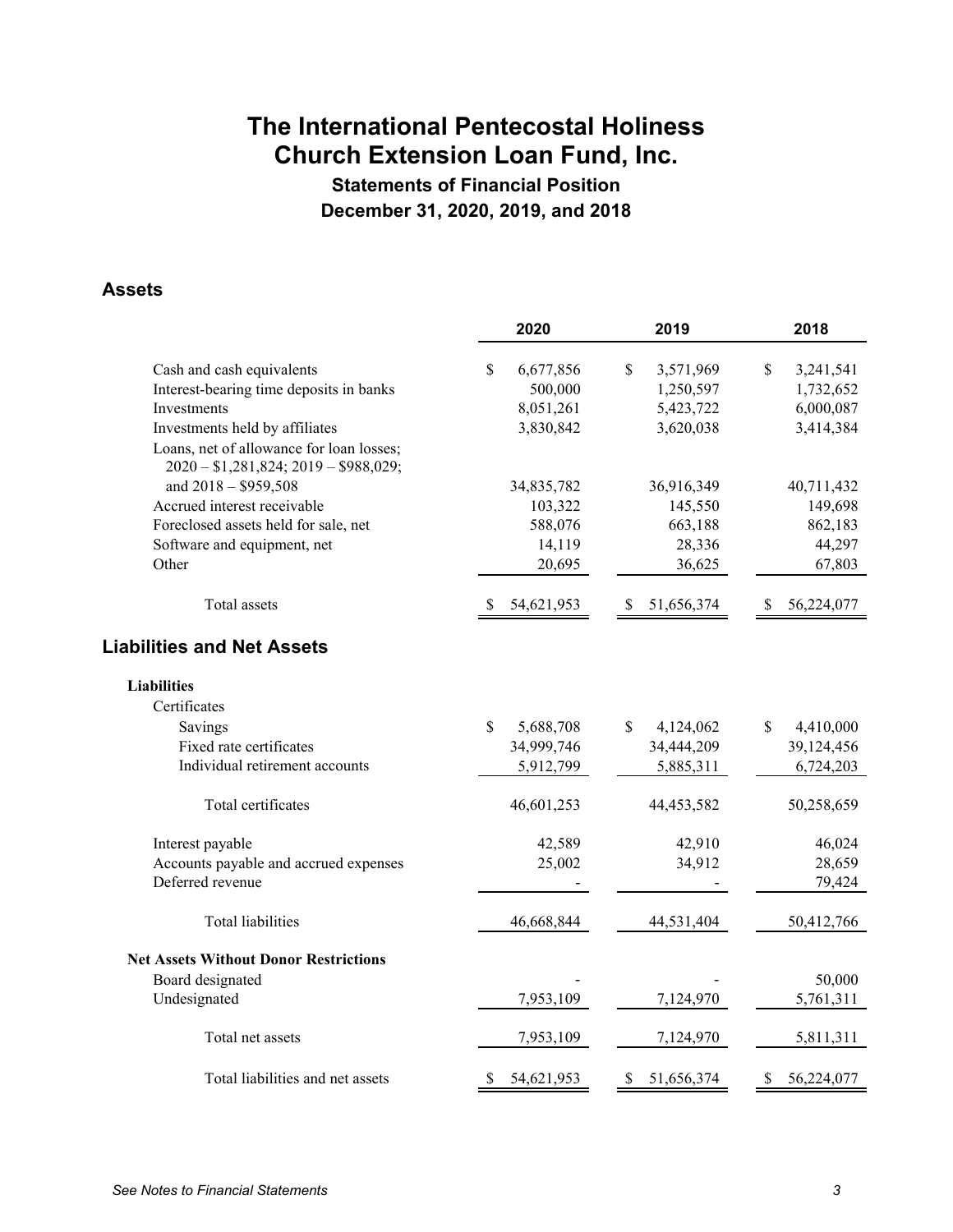## **Statements of Activities Years Ended December 31, 2020, 2019, and 2018**

|                                                       | <b>Without Donor Restrictions</b> |                 |                  |  |  |  |  |
|-------------------------------------------------------|-----------------------------------|-----------------|------------------|--|--|--|--|
|                                                       | 2020                              | 2019            | 2018             |  |  |  |  |
| <b>Revenues, Gains, and Other Support</b>             |                                   |                 |                  |  |  |  |  |
| Interest on loans                                     | \$<br>2,149,648                   | \$<br>2,536,785 | 2,868,807<br>\$. |  |  |  |  |
| Net investment return                                 | 877,016                           | 897,262         | (73, 469)        |  |  |  |  |
| Other revenue                                         | 117,441                           | 32,750          | 51,463           |  |  |  |  |
| Total revenues, gains, and other support              | 3,144,105                         | 3,466,797       | 2,846,801        |  |  |  |  |
| <b>Expenses and Losses</b>                            |                                   |                 |                  |  |  |  |  |
| Interest on savings, fixed rate certificates, and     |                                   |                 |                  |  |  |  |  |
| individual retirement accounts                        | 1,097,319                         | 1,152,885       | 1,144,017        |  |  |  |  |
| Provision for loan losses                             | 312,665                           | 88,644          | 122,092          |  |  |  |  |
| Salaries and benefits                                 | 421,335                           | 410,961         | 443,909          |  |  |  |  |
| Foreclosed assets, net                                | (126, 757)                        | 18,401          | 167,672          |  |  |  |  |
| Other expenses                                        | 611,404                           | 561,671         | 714,156          |  |  |  |  |
| Total expenses and losses                             | 2,315,966                         | 2,232,562       | 2,591,846        |  |  |  |  |
| <b>Change in Net Assets</b>                           | 828,139                           | 1,234,235       | 254,955          |  |  |  |  |
| <b>Net Assets, Beginning of Year</b>                  | 7,124,970                         | 5,811,311       | 5,556,356        |  |  |  |  |
| <b>Change in Accounting Principle - ASC Topic 606</b> |                                   | 79,424          |                  |  |  |  |  |
| Net Assets, End of Year                               | 7,953,109                         | 7,124,970       | 5,811,311        |  |  |  |  |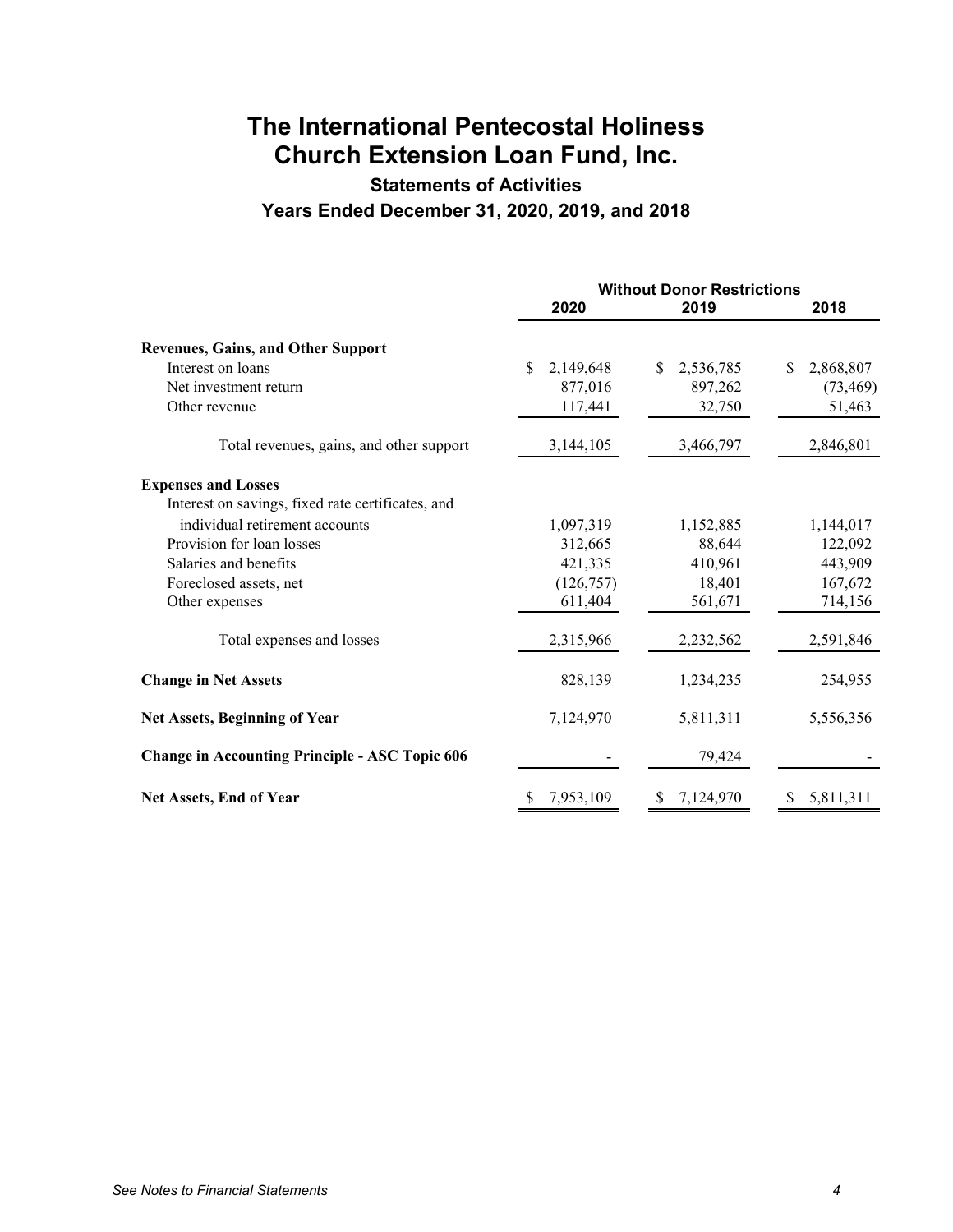**Statements of Cash Flows Years Ended December 31, 2020, 2019, and 2018** 

|                                                                            | 2020             | 2019             | 2018               |
|----------------------------------------------------------------------------|------------------|------------------|--------------------|
| <b>Operating Activities</b>                                                |                  |                  |                    |
| Change in net assets                                                       | \$<br>828,139    | S<br>1,234,235   | \$<br>254,955      |
| Items not requiring (providing) cash                                       |                  |                  |                    |
| Depreciation                                                               | 18,003           | 17,987           | 7,879              |
| Provision for loan losses                                                  | 312,665          | 88,644           | 122,092            |
| Net realized and unrealized (gains) losses                                 |                  |                  |                    |
| on investments                                                             | (559, 464)       | (542, 452)       | 308,376            |
| Interest refinanced by borrowers                                           | (158, 692)       | (19, 430)        | (35, 557)          |
| Net (gain) loss on foreclosed assets                                       | (135,309)        | 2,500            | 138,442            |
| Gain on forgiveness of Paycheck Protection                                 |                  |                  |                    |
| Program loan                                                               | (76,200)         |                  |                    |
| Changes in                                                                 |                  |                  |                    |
| Accrued interest receivable                                                | 42,228           | 4,148            | (5,026)            |
| Accrued interest payable                                                   | (321)            | (3,114)          | (2,648)            |
| Other assets                                                               | 15,930           | 31,178           | 230                |
| Accounts payable                                                           | (9,910)          | 6,253            | 4,038              |
| Net cash provided by operating activities                                  | 277,069          | 819,949          | 792,781            |
|                                                                            |                  |                  |                    |
| <b>Investing Activities</b><br>Proceeds from the sale of foreclosed assets | 280,171          | 341,357          | 293,783            |
| Purchase of software and equipment                                         | (3,786)          | (2,026)          | (44, 324)          |
| Purchases of investments and interest-bearing                              |                  |                  |                    |
| time deposits in banks                                                     | (8,717,460)      | (4,958,541)      | (3,850,000)        |
| Proceeds from the sales of investments                                     |                  |                  |                    |
| and interest-bearing time deposits in banks                                | 7,189,178        | 6,353,759        | 3,257,626          |
| Originations of loans receivable                                           | (4, 131, 496)    | (889,317)        | (3,903,106)        |
| Principal payments received on loans receivable                            | 5,988,340        | 4,470,324        | 8,262,024          |
| Net cash provided by investing activities                                  | 604,947          | 5,315,556        | 4,016,003          |
|                                                                            |                  |                  |                    |
| <b>Financing Activities</b>                                                |                  |                  |                    |
| Proceeds from Paycheck Protection Program loan                             | 76,200           |                  |                    |
| Redemption of certificates                                                 | (3,449,936)      | (10,710,625)     | (8, 138, 497)      |
| Proceeds from new certificates                                             | 5,597,607        | 4,905,548        | 4,735,263          |
| Net cash provided by (used in)                                             |                  |                  |                    |
| financing activities                                                       | 2,223,871        | (5,805,077)      | (3,403,234)        |
| <b>Increase in Cash and Cash Equivalents</b>                               | 3,105,887        | 330,428          | 1,405,550          |
| Cash and Cash Equivalents, Beginning of Year                               | 3,571,969        | 3,241,541        | 1,835,991          |
| Cash and Cash Equivalents, End of Year                                     | 6,677,856<br>\$  | 3,571,969<br>\$  | 3,241,541<br>S.    |
|                                                                            |                  |                  |                    |
| <b>Supplemental Cash Flows Information</b>                                 |                  |                  |                    |
| Interest paid to certificate holders                                       | 182,512<br>\$    | 275,860<br>\$    | 266,236<br>\$      |
| Interest reinvested by certificate holders                                 | \$<br>915,128    | \$<br>880,139    | \$<br>880,429      |
| Interest refinanced by borrowers                                           | \$<br>158,692    | \$<br>19,430     | \$<br>35,557       |
| Reinvestment of certificates                                               | 18,010,217<br>\$ | \$<br>10,891,260 | \$<br>18, 149, 545 |
| Real estate acquired in settlement of loans                                | \$<br>69,750     | \$<br>144,862    | \$                 |
| Sale and financing of foreclosed assets                                    | \$               | \$               | \$<br>744,000      |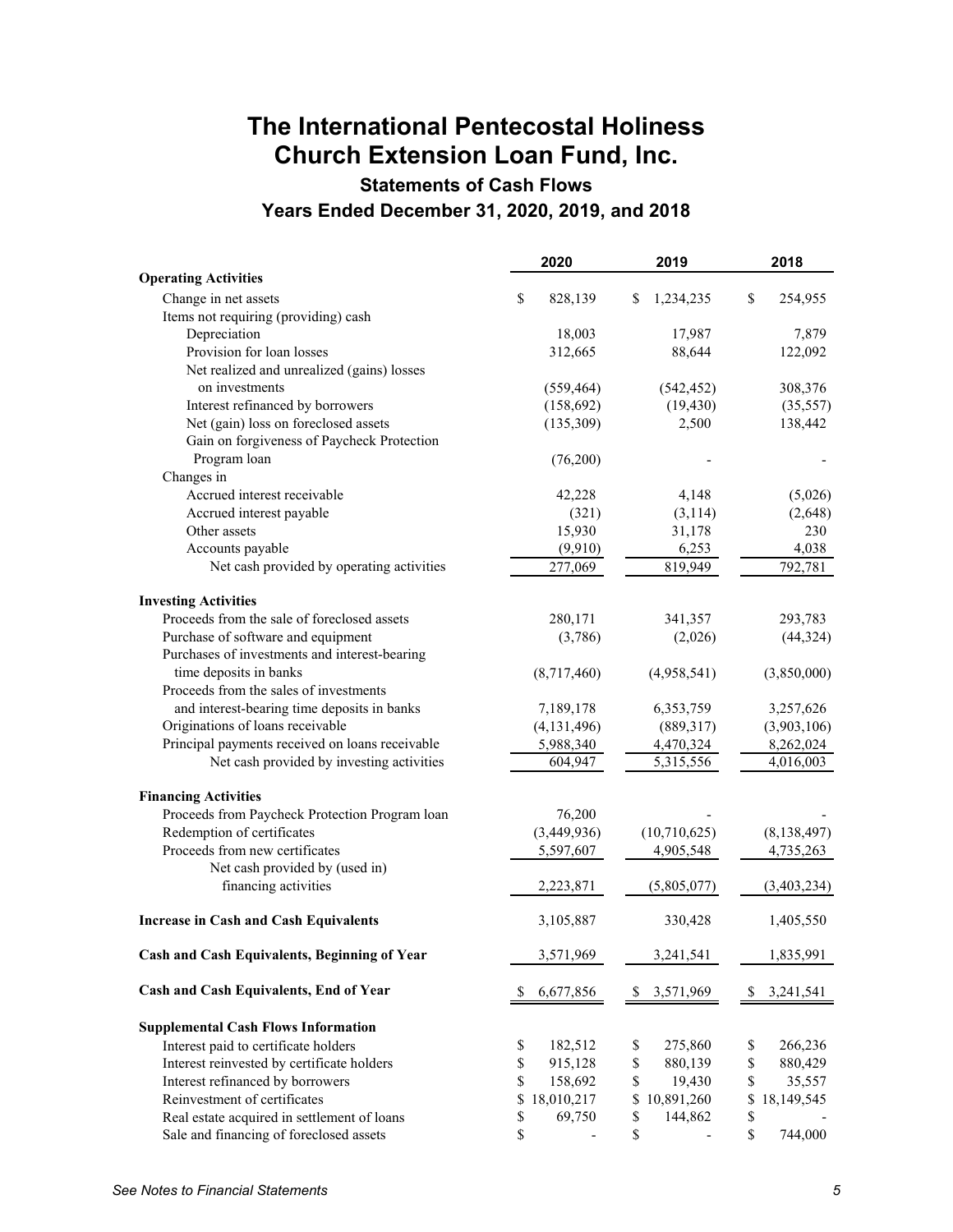**Notes to Financial Statements December 31, 2020, 2019, and 2018** 

### **Note 1: Nature of Operations and Summary of Significant Accounting Policies**

#### *Nature of Operations*

The International Pentecostal Holiness Church Extension Loan Fund, Inc. (the "Fund") was incorporated in Oklahoma as a not-for-profit corporation by the predecessor to the International Pentecostal Holiness Church (the "Church"). The Fund was established on January 21, 1958, for the purpose of raising and loaning money to local churches, regional conferences, and other affiliates of the Church to assist in financing capital improvement projects, including the construction of new church facilities and the purchase or remodeling of existing church facilities. The Fund is a not-for-profit corporation which is organized and operates as a separate legal entity distinct from the Church. The Fund is supervised and directed by a Board of Directors consisting of the president and six additional members. Of these six members, at least four are required to be lay persons experienced in the fields of banking and mortgage finance. The additional six directors of the Fund's Board serve two-year terms upon nomination by the Executive Committee of the Council of Bishops and ratification by the entire Council of Bishops.

#### *Use of Estimates*

The preparation of financial statements in conformity with accounting principles generally accepted in the United States of America requires management to make estimates and assumptions that affect the reported amounts of assets and liabilities and disclosure of contingent assets and liabilities at the date of the financial statements and the reported amounts of revenues and expenses during the reporting period. Actual results could differ from those estimates.

Material estimates that are particularly susceptible to significant change relate to the determination of the allowance for loan losses and the valuation of real estate acquired in connection with foreclosures or in satisfaction of loans. In connection with the determination of the allowance for loan losses and the valuation of foreclosed assets held for sale, management obtains independent appraisals for significant properties.

### *Cash and Cash Equivalents*

Cash and cash equivalents includes funds held in banks for operating purposes and investments held in FDIC deposits. Funds invested in temporary investments are not considered cash equivalents. At December 31, 2020, the Fund's cash accounts exceeded federally insured limits by approximately \$5,963,000.

#### *Interest-Bearing Time Deposits in Banks*

Interest-bearing time deposits in banks mature within one year and are carried at cost.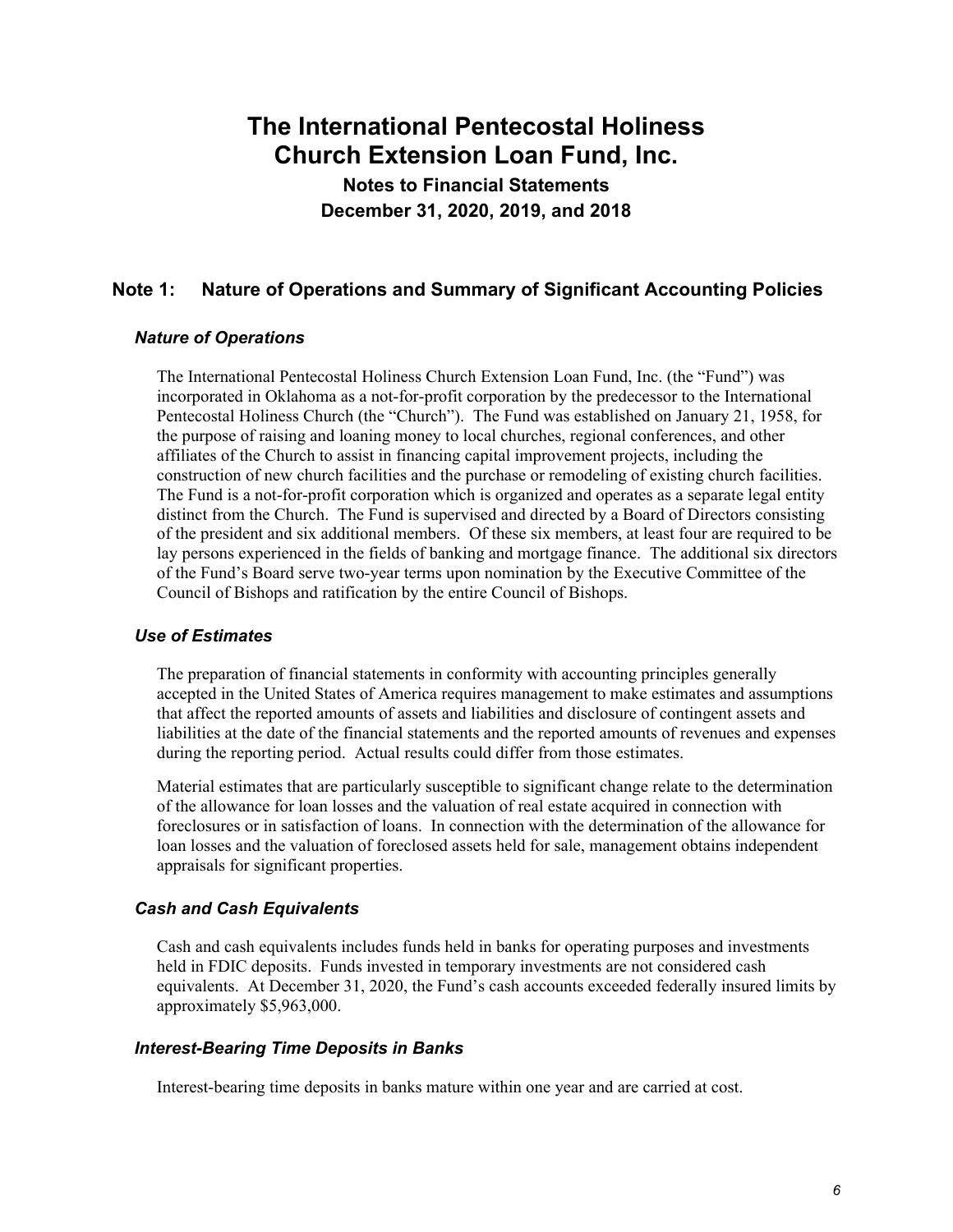**Notes to Financial Statements December 31, 2020, 2019, and 2018** 

#### *Investments*

The Fund measures investments, other than investments that qualify for the equity method of accounting, at fair value. Investments in real estate investment trusts are recorded at net asset value (NAV), as a practical expedient, to determine fair value of the investments. The investment in the real estate investment trust (REIT) may be requested to be redeemed by the REIT, however redemption is at their discretion.

The Fund measures equity securities without a readily determinable fair value at cost, minus impairment, if any, plus or minus changes resulting from observable price changes for the identical or a similar investment.

For equity securities measured under the practicability exception, the Fund performs a qualitative assessment for equity investments without readily determinable fair values considering impairment indicators to evaluate whether an impairment exists. If an impairment exists, the Fund will recognize a loss based on the difference between carrying value and fair value.

#### *Net Investment Return*

Investment return includes dividend, interest, and other investment income; realized and unrealized gains and losses on investments carried at fair value; and realized gains and losses on other investments, less external and direct internal investment expenses. Gains and losses on the sale of securities are recorded on the trade date and are determined using the specific identification method.

### *Loans*

Loans that management has the intent and ability to hold for the foreseeable future or until maturity or payoffs are reported at their outstanding principal balances adjusted for any charge-offs, the allowance for loan losses and any deferred fees or costs on originated loans. Generally, these loans are collateralized by first mortgages on the primary buildings and facilities owned by the borrowers.

Interest income is accrued based on the unpaid principal balance. Loan origination fees, net of certain direct origination costs, are deferred and amortized as a level-yield adjustment over the respective term of the loan.

The accrual of interest on loans is generally discontinued at the time the loan is 90 days past due unless the credit is well-secured and in process of collection. Past due status is based on contractual terms of the loan. In all cases, loans are placed on nonaccrual or charged off at an earlier date if collection of principal or interest is considered doubtful. The interest on these loans is accounted for on the cash-basis or cost-recovery method, until qualifying for return to accrual. Loans are returned to accrual status when all the principal and interest amounts contractually due are brought current and future payments are reasonably assured.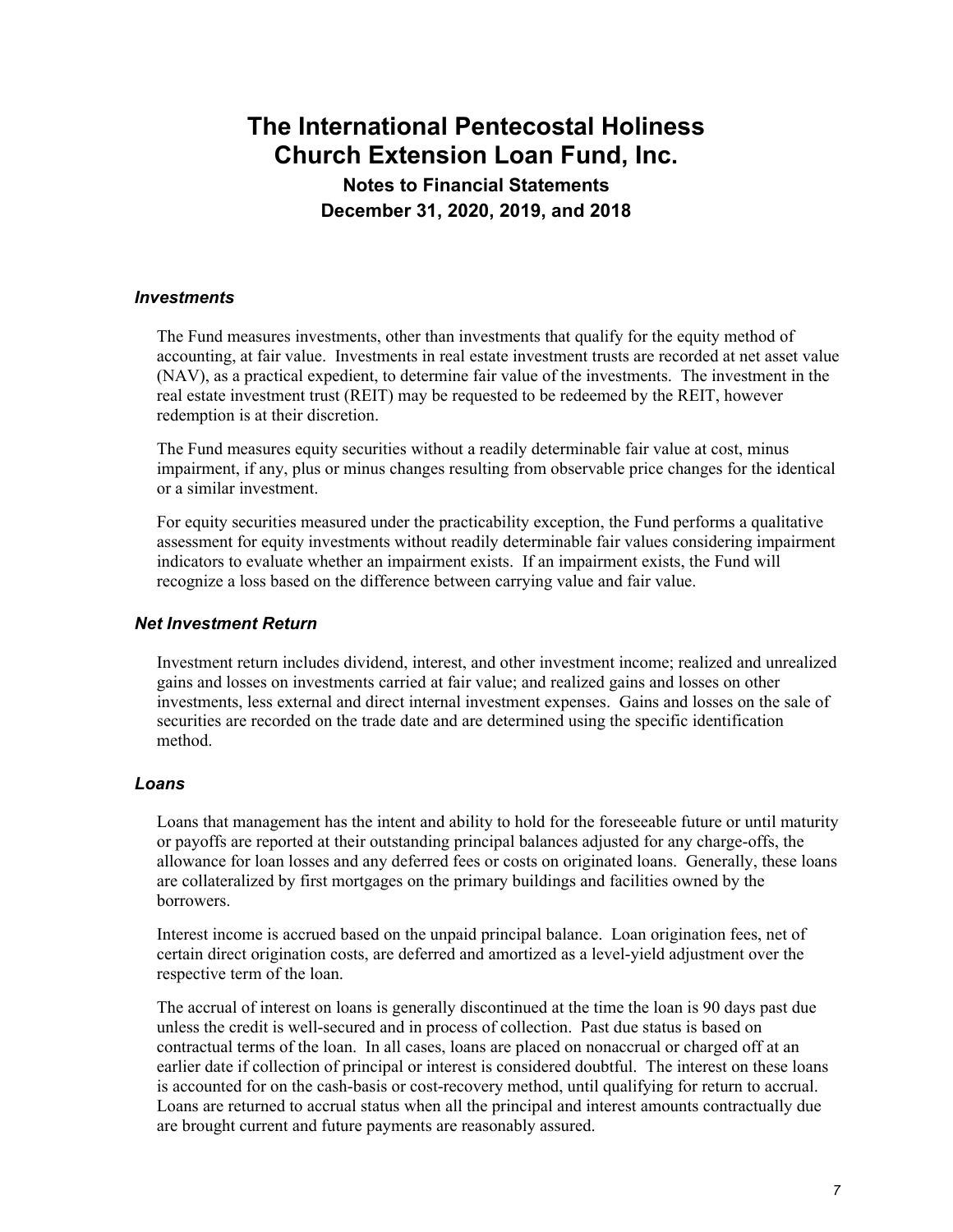**Notes to Financial Statements December 31, 2020, 2019, and 2018** 

#### *Allowance for Loan Losses*

The allowance for loan losses is established as losses are estimated to have occurred through a provision for loan losses charged to earnings. Loan losses are charged against the allowance when management believes the uncollectibility of a loan balance is confirmed. Subsequent recoveries, if any, are credited to the allowance.

The allowance for loan losses is evaluated on a regular basis by management and is based upon management's periodic review of the collectibility of the loans in light of historical experience, the nature and volume of the loan portfolio, adverse situations that may affect the borrower's ability to repay, estimated value of any underlying collateral, and prevailing economic conditions. This evaluation is inherently subjective as it requires estimates that are susceptible to significant revision as more information becomes available.

The allowance consists of allocated and general components. The allocated component relates to loans that are classified as impaired. For those loans that are classified as impaired, an allowance is established when the discounted cash flows or collateral value of the impaired loan is lower than the carrying value of that loan. The general component covers nonclassified loans and is based on historical charge-off experience and expected loss given default derived from the Fund's internal risk rating process. Other adjustments may be made to the allowance for pools of loans after an assessment of internal or external influences on credit quality that are not fully reflected in the historical loss or risk rating data.

A loan is considered impaired when, based on current information and events, it is probable that the Fund will be unable to collect the scheduled payments of principal or interest when due according to the contractual terms of the loan agreement. Factors considered by management in determining impairment include payment status, collateral value, and the probability of collecting scheduled principal and interest payments when due. Loans that experience insignificant payment delays and payment shortfalls generally are not classified as impaired. Management determines the significance of payment delays and payment shortfalls on a case-by-case basis, taking into consideration all of the circumstances surrounding the loan and the borrower, including the length of the delay, the reasons for the delay, the borrower's prior payment record, and the amount of the shortfall in relation to the principal and interest owed. Impairment is measured on a loan-by-loan basis by either the present value of expected future cash flows discounted at the loan's effective interest rate or the fair value of the collateral if the loan is collateral dependent.

### *Software and Equipment*

Software and equipment are stated at cost less accumulated depreciation. Depreciation is charged to expense using the straight-line method over the estimated useful lives of the assets.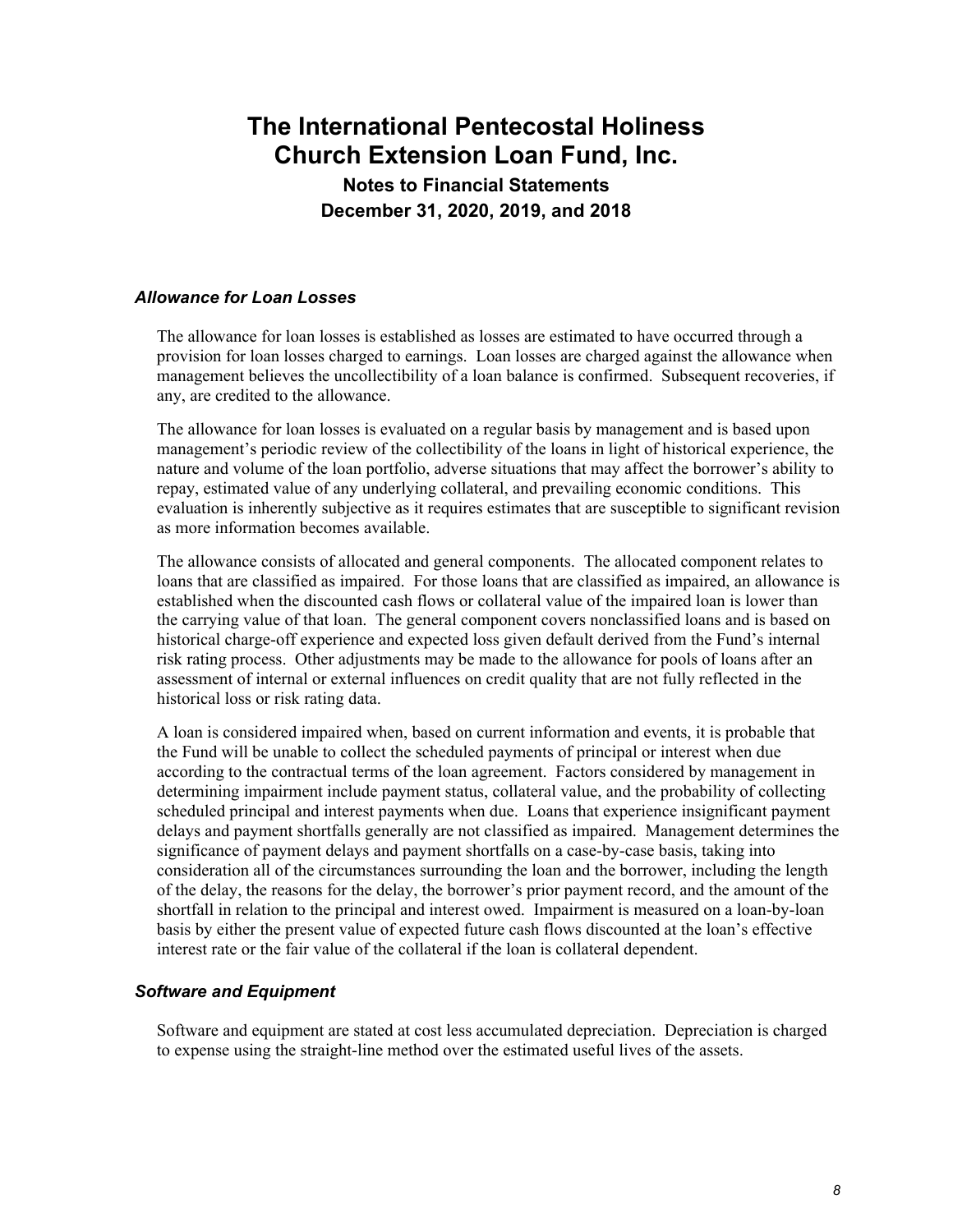**Notes to Financial Statements December 31, 2020, 2019, and 2018** 

#### *Foreclosed Assets Held for Sale*

Assets acquired through, or in lieu of, loan foreclosure are held for sale and are initially recorded at fair value less cost to sell at the date of foreclosure, establishing a new cost basis. Subsequent to foreclosure, valuations are periodically performed by management and the assets are carried at the lower of carrying amount or fair value less cost to sell. Revenue and expenses from operations and changes in the valuation allowance are included in net income or expense from foreclosed assets.

### *Fixed Rate, Savings, and IRA Certificates*

The fixed rate and individual retirement account (IRA) certificates pay interest based on a fixed rate from the date of purchase through maturity. Fixed rate certificates accrue interest monthly and, if originated in 2001 and prior, pay interest semiannually based on the date of the certificate. Fixed rate certificates originated subsequent to 2001 pay interest monthly, quarterly, or semiannually (at the investor's option). For savings certificates, interest is accrued monthly based on a variable rate and paid or reinvested (at the investor's option) semiannually on June 30 and December 31.

Interest is calculated based on a 365-day year. The Fund does not possess any deposit insurance from a third-party insurer or state or federal deposit insurance agency. The payment of principal and interest on the certificates depends solely upon the financial condition and strength of the Fund. The payment of principal and interest on all certificates is a general obligation of the Fund.

#### *Net Assets*

Net assets, revenues, gains, and losses are classified based on the existence or absence of donor restrictions.

Net assets without donor restrictions are available for use in general operations and not subject to donor restrictions. The governing board has at times designated, from net assets without donor restrictions, net assets for a Board-designated purpose.

### *Functional Allocation of Expenses*

Functional expenses (*Note 11*) presents the natural classification detail of expenses by function. Certain costs have been allocated between the program and supporting services based on usage and other methods.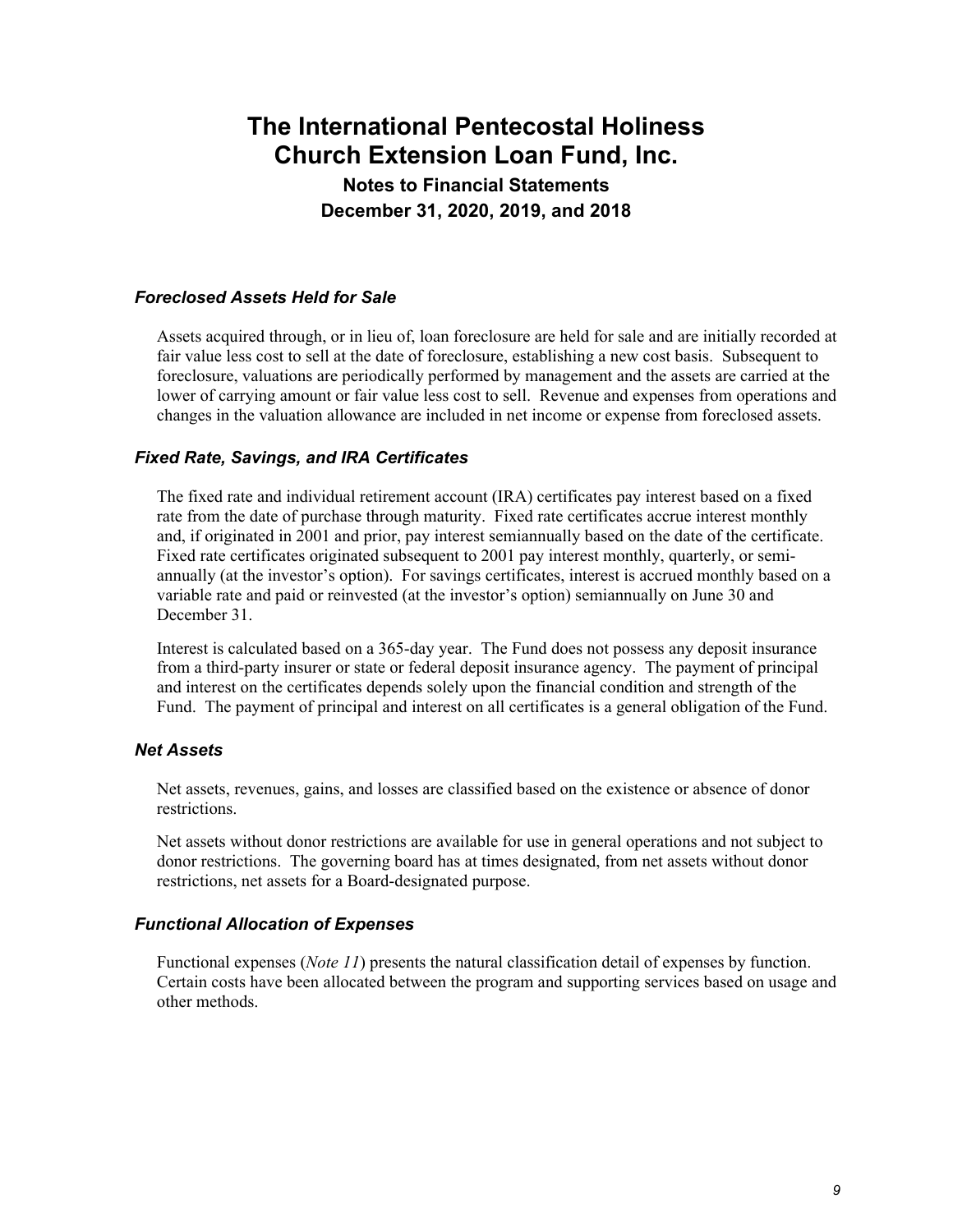**Notes to Financial Statements December 31, 2020, 2019, and 2018** 

#### *Exemption from Income Taxes*

The Fund is exempt from income taxes under Section  $501(c)(3)$  of the Internal Revenue Code as provided by a group letter ruling issued to the Church from the Internal Revenue Service and a similar provision of state law. However, the Fund is subject to federal income tax on any unrelated business taxable income.

#### *Paycheck Protection Program (PPP) Loan*

The Fund received a PPP loan established by the CARES Act and has elected to account for the funding as a loan in accordance with ASC Topic 470, *Debt*. Interest is accrued in accordance with the loan agreement. Any forgiveness of the loan is recognized as a gain in the financial statements in the period the debt is legally released. PPP loans are subject to audit and acceptance by the U.S. Department of Treasury, Small Business Administration, or lender; as a result of such audit, adjustments could be required to any gain recognized. The entire balance of the loan was forgiven during 2020 and was recorded as other revenue in the statement of activities.

### *Changes in Accounting Principles*

In 2019, the Fund adopted the Financial Accounting Standards Board Accounting Standards Update 2014-09, *Revenue from Contracts with Customers* (Topic 606)*.* Topic 606 creates a single framework for recognizing revenue from contracts with customers that fall within its scope and revised when it is appropriate to recognize a gain (loss) from the transfer of nonfinancial assets, such as real estate owned. The majority of the Fund's revenues come from interest income and other sources, including loans and investments, that are outside the scope of Topic 606. The Fund's services that fall within the scope of Topic 606 are presented within other revenue in the accompanying statements of activities and are recognized as revenue as the Fund satisfies its obligation to the customer. Services within the scope of Topic 606 include the sale of foreclosed assets and other miscellaneous revenue. Revenue for these transactions are recognized at a point in time.

The Fund adopted Topic 606 using the modified retrospective approach applied to all contracts not completed at the date of adoption with the cumulative effect of initially applying the new standard of \$79,424 recognized in net assets without donor restrictions, at the beginning of 2019. Comparative prior period information has not been adjusted and continues to be reported in accordance with previous revenue recognition guidance in ASC Topic 605, *Revenue Recognition*.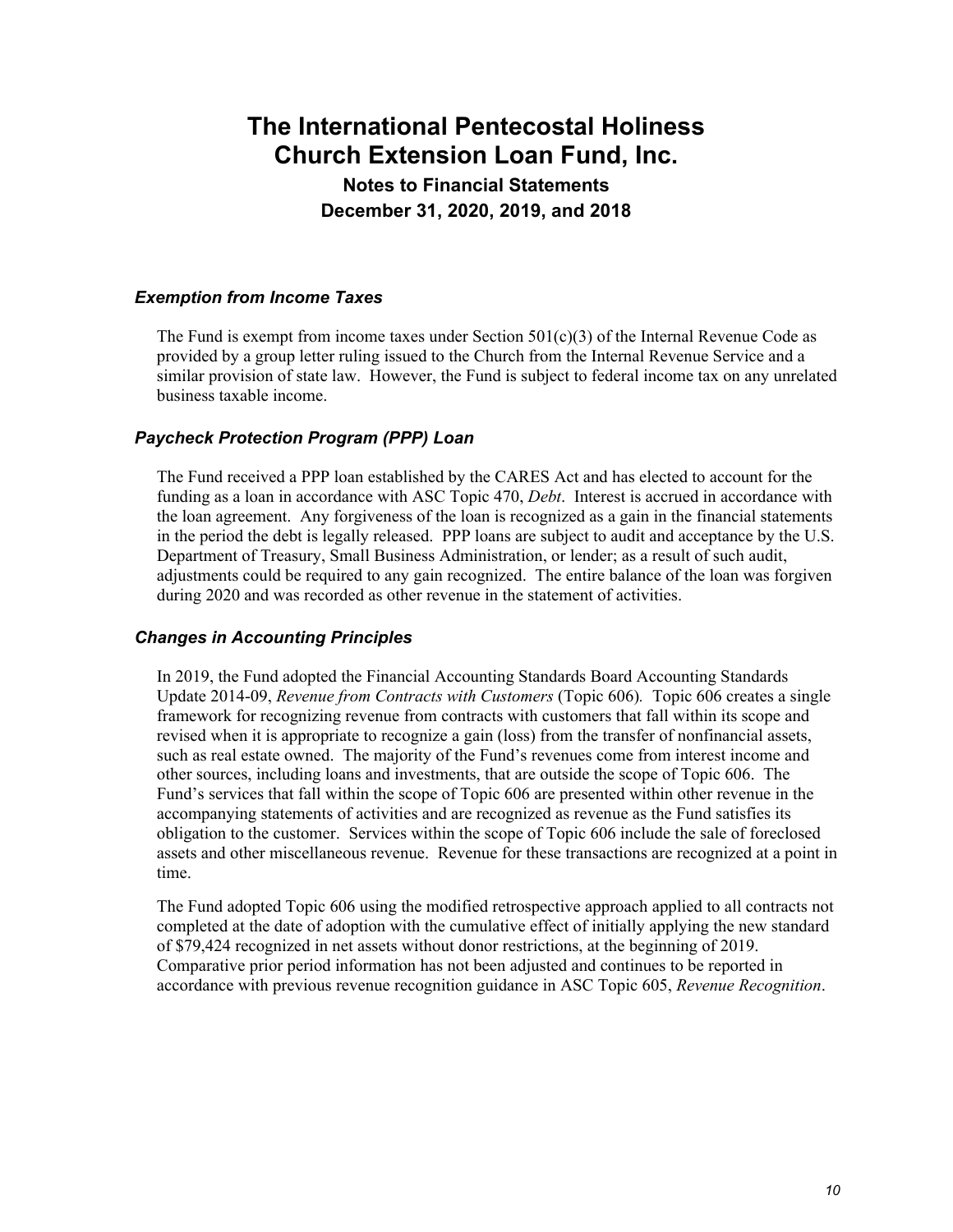## **Notes to Financial Statements December 31, 2020, 2019, and 2018**

### **Note 2: Investments**

Investments consisted of the following at December 31:

|                                                      | 2020 |              |    | 2019      | 2018 |            |  |  |
|------------------------------------------------------|------|--------------|----|-----------|------|------------|--|--|
| Money market mutual funds                            | \$   | 56,161       | \$ | 20,604    | \$   | 595,994    |  |  |
| Interest-bearing investments with                    |      |              |    |           |      |            |  |  |
| other loan funds                                     |      | 400,218      |    | 393,839   |      | 1,895,762  |  |  |
| Mutual funds                                         |      | 8,259,807    |    | 6,474,462 |      | 4,820,374  |  |  |
| Exchange-traded funds                                |      | 1,982,230    |    | 996,706   |      | 440,263    |  |  |
| Investment in Carolina Education                     |      |              |    |           |      |            |  |  |
| and Ministry Investors Two, LLC                      |      | 504,192      |    | 504,192   |      | 504,192    |  |  |
| Real estate investment trust                         |      | 679,495      |    | 653,957   |      | 600,081    |  |  |
| Other                                                |      |              |    |           |      | 557,805    |  |  |
|                                                      |      | \$11,882,103 | S  | 9,043,760 | S    | 9,414,471  |  |  |
| Net investment return is comprised of the following: |      |              |    |           |      |            |  |  |
|                                                      |      | 2020         |    | 2019      |      | 2018       |  |  |
| Net realized and unrealized                          |      |              |    |           |      |            |  |  |
| gains (losses)                                       | \$   | 559,464      | \$ | 542,452   | \$   | (308, 376) |  |  |
| Interest and dividends                               |      | 377,198      |    | 408,922   |      | 286,929    |  |  |
| Investment fees                                      |      | (59, 646)    |    | (54, 112) |      | (52,022)   |  |  |
| Total net gains (losses)                             | \$   | 877,016      | \$ | 897,262   | \$   | (73, 469)  |  |  |

At December 31, 2020, 2019, and 2018, the Fund invested in approximately 5.98 percent of the ownership of Carolina Education and Ministry Investors Two, LLC (CEMIT), through an investment with International Pentecostal Holiness Foundation (the "Foundation"). The Fund's investment is accounted for using the equity method. Summarized financial information for CEMIT as of and for the years ended December 31, 2020, 2019, and 2018, is shown below:

|             |    | 2020      | 2019        | 2018        |
|-------------|----|-----------|-------------|-------------|
| Assets      | S. | 8,454,333 | \$8,431,029 | \$8,430,354 |
| Liabilities |    | 29,333    | 6.029       | 5,354       |
| Net income  |    | -         | -           | -           |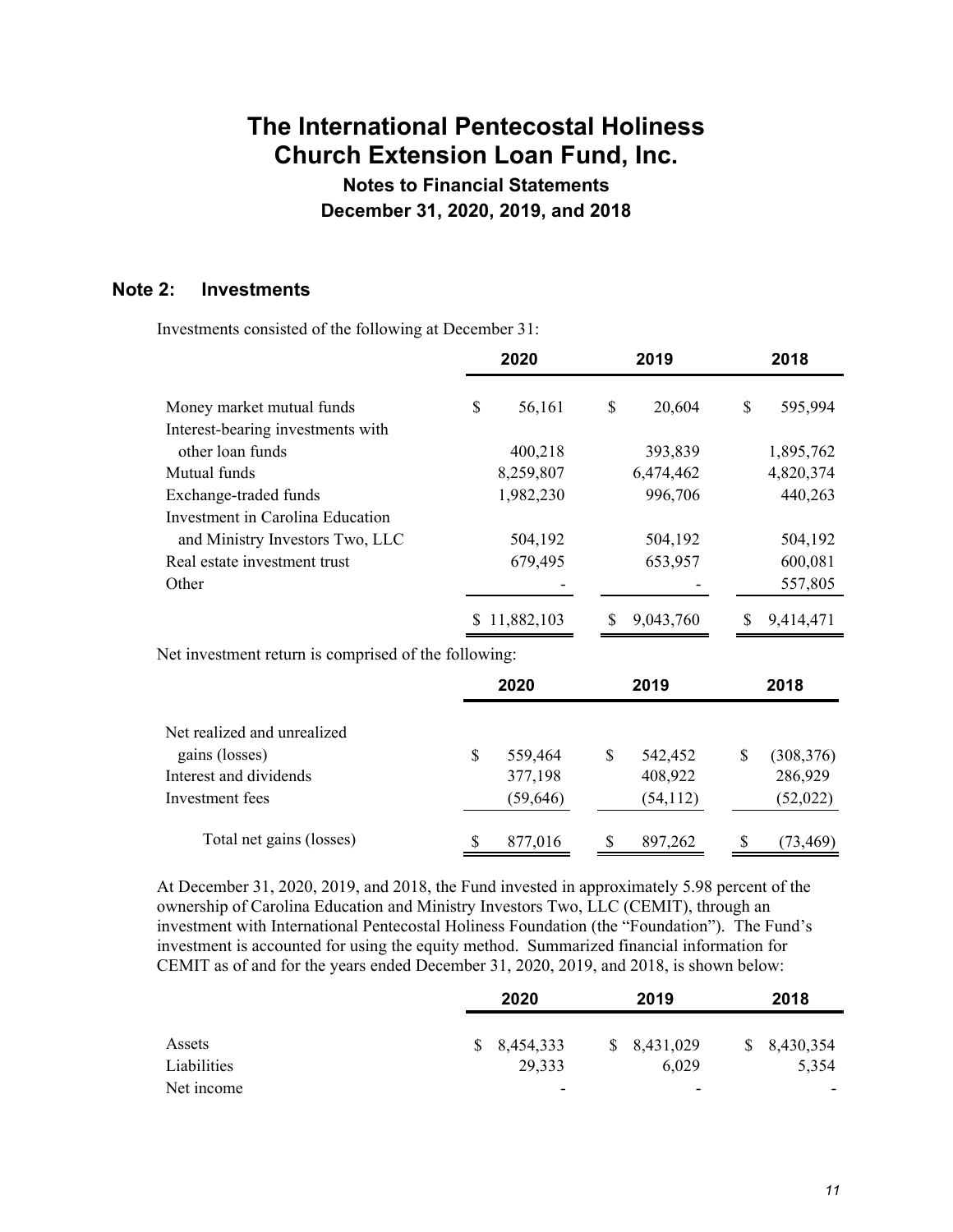## **Notes to Financial Statements December 31, 2020, 2019, and 2018**

### **Note 3: Loans Receivable and Allowance for Loan Losses**

Classes of loans at December 31, 2020, 2019, and 2018, include:

|                              | 2020         | 2019         | 2018         |
|------------------------------|--------------|--------------|--------------|
| Loans secured by real estate | \$33,641,720 | \$34,850,092 | \$37,856,471 |
| Other loans                  | 2,686,751    | 3,195,741    | 3,983,590    |
|                              | 36,328,471   | 38,045,833   | 41,840,061   |
| Net deferred loan fees       | (210, 865)   | (141, 455)   | (169, 121)   |
| Allowance for loan losses    | (1,281,824)  | (988, 029)   | (959, 508)   |
|                              | \$34,835,782 | \$36,916,349 | \$40,711,432 |

At December 31, 2020, scheduled maturities of loans are as follows:

| 2021       | 9,328,232    |
|------------|--------------|
| 2022       | 5,755,552    |
| 2023       | 11,366,577   |
| 2024       | 1,876,255    |
| 2025       | 2,085,487    |
| Thereafter | 5,916,368    |
|            | \$36,328,471 |

The following tables present the Fund's loan portfolio aging analysis of the investment in loans as of December 31, 2020, 2019, and 2018:

**2020**

|                                                |                               |                                          |   |                                       |    | 2020                            |    |                         |                                         |   |                                                       |
|------------------------------------------------|-------------------------------|------------------------------------------|---|---------------------------------------|----|---------------------------------|----|-------------------------|-----------------------------------------|---|-------------------------------------------------------|
|                                                | 30-59 Days<br><b>Past Due</b> | 60-89 Days<br><b>Past Due</b>            |   | <b>Greater Than</b><br>90 Days        |    | <b>Total Past</b><br><b>Due</b> |    | <b>Current</b>          | <b>Total Loans</b><br><b>Receivable</b> |   | <b>Total Loans</b><br>$>90$ Days &<br><b>Accruing</b> |
| Loans secured<br>by real estate<br>Other loans | 1,294,209<br>722,478          | \$<br>$\sim$<br>$\overline{\phantom{a}}$ |   | 1,395,769<br>$\overline{\phantom{0}}$ | S. | 2,689,978<br>722,478            | S. | 30,951,742<br>1.964.273 | 33,641,720<br>2,686,751                 | S |                                                       |
| Total                                          | 2,016,687<br>S.               | \$<br>$\sim$                             | S | 1,395,769                             |    | 3,412,456                       |    | 32,916,015              | 36,328,471                              | S |                                                       |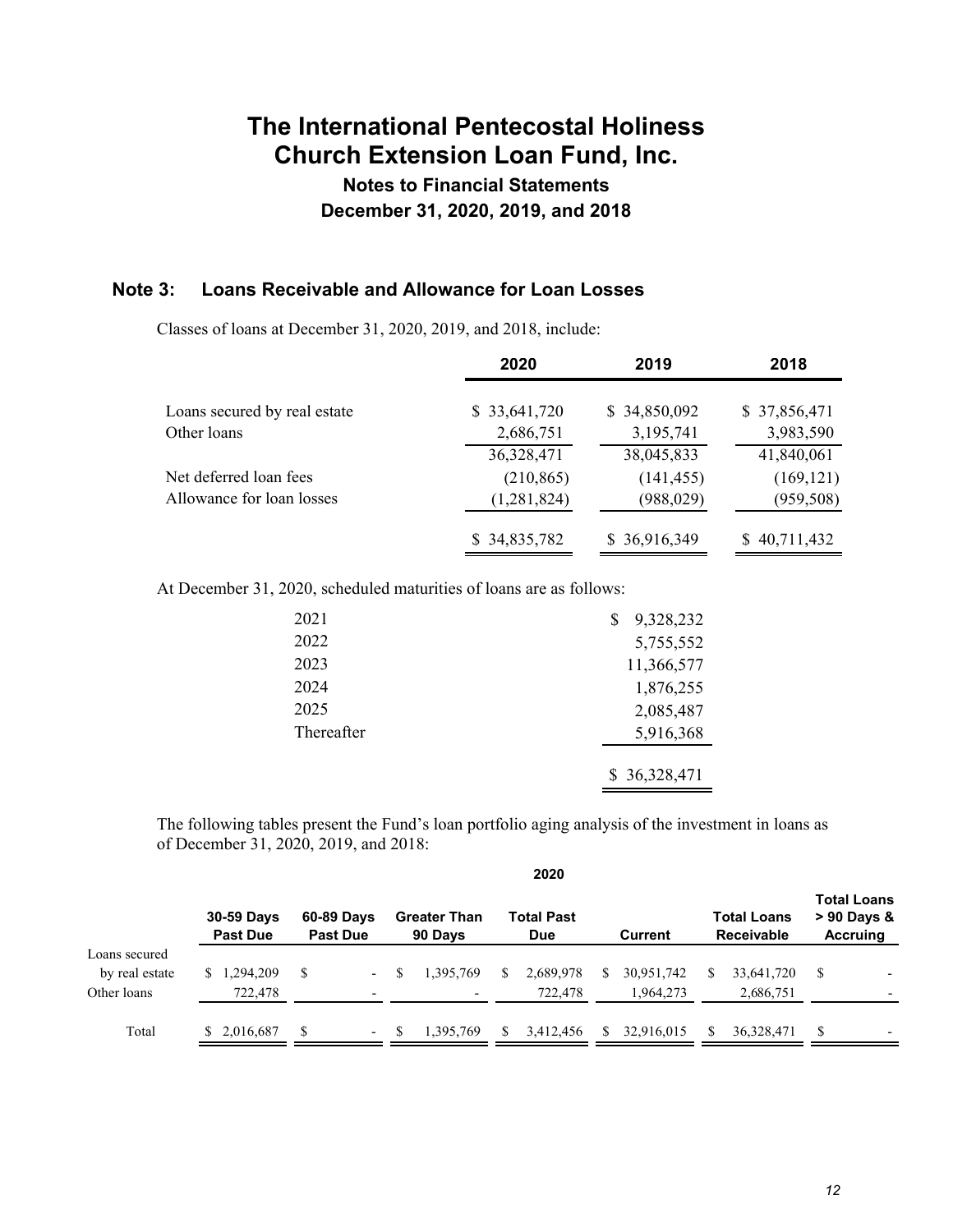## **Notes to Financial Statements December 31, 2020, 2019, and 2018**

**2019**

|                                                |    | 30-59 Days<br><b>Past Due</b> |    | 60-89 Days<br><b>Past Due</b>        |              | <b>Greater Than</b><br>90 Days | <b>Total Past</b><br>Due   |     | <b>Current</b>          |    | <b>Total Loans</b><br><b>Receivable</b> | <b>Total Loans</b><br>> 90 Days &<br>Accruing |
|------------------------------------------------|----|-------------------------------|----|--------------------------------------|--------------|--------------------------------|----------------------------|-----|-------------------------|----|-----------------------------------------|-----------------------------------------------|
| Loans secured<br>by real estate<br>Other loans |    | \$2,233,587                   | \$ | 832,681                              | S.           | 1,273,083<br>722,478           | \$<br>4,339,351<br>722,478 | S.  | 30,510,741<br>2,473,263 | \$ | 34,850,092<br>3,195,741                 | \$                                            |
| Total                                          |    | \$2,233,587                   | S. | 832,681                              | <sup>S</sup> | 1,995,561                      | \$<br>5,061,829            | S   | 32,984,004              | S  | 38,045,833                              | \$                                            |
|                                                |    |                               |    |                                      |              |                                | 2018                       |     |                         |    |                                         |                                               |
|                                                |    | 30-59 Days<br><b>Past Due</b> |    | <b>60-89 Days</b><br><b>Past Due</b> |              | <b>Greater Than</b><br>90 Days | <b>Total Past</b><br>Due   |     | <b>Current</b>          |    | <b>Total Loans</b><br><b>Receivable</b> | <b>Total Loans</b><br>> 90 Days &<br>Accruing |
| Loans secured<br>by real estate<br>Other loans | S. | 263,867<br>722,479            | \$ | 1,044,441                            | \$.          | 2,302,096                      | \$<br>3,610,404<br>722,479 | \$. | 34,246,067<br>3,261,111 | S  | 37,856,471<br>3,983,590                 | \$                                            |
| Total                                          | \$ | 986,346                       | \$ | 1,044,441                            | \$           | 2,302,096                      | \$<br>4,332,883            | S   | 37,507,178              | \$ | 41,840,061                              | \$                                            |

The following table presents the Fund's nonaccrual loans (excluding performing troubled debt restructurings) at December 31:

|                                             | 2020             | 2019                             | 2018        |
|---------------------------------------------|------------------|----------------------------------|-------------|
| Loans secured by real estate<br>Other loans | \$1,395,769<br>- | $\frac{1,273,083}{ }$<br>722,478 | \$2,302,096 |
| Total                                       | 1,395,769        | 1,995,561                        | 2,302,096   |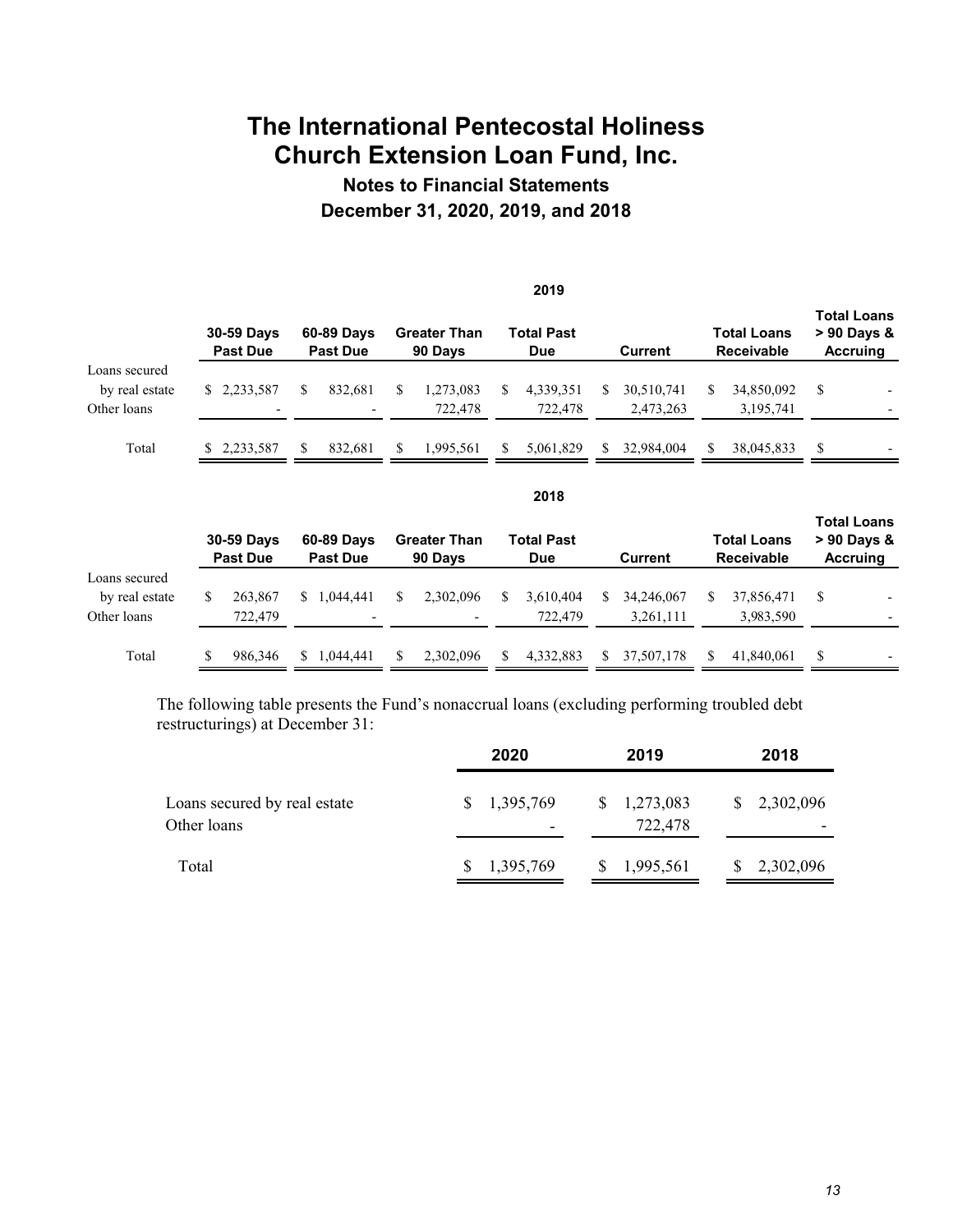## **The International Pentecostal Holiness Church Extension Loan Fund, Inc. Notes to Financial Statements December 31, 2020, 2019, and 2018**

The following tables present the balance in the allowance for loan losses and the recorded investment in loans based on portfolio segment and impairment method as of and for the years ended December 31, 2020, 2019, and 2018:

|                                                          | 2020<br>Loans                           |                    |              |  |  |  |
|----------------------------------------------------------|-----------------------------------------|--------------------|--------------|--|--|--|
|                                                          | <b>Secured by</b><br><b>Real Estate</b> | <b>Other Loans</b> | <b>Total</b> |  |  |  |
| <b>Allowance for Loan Losses</b>                         |                                         |                    |              |  |  |  |
| Balance, beginning of year                               | \$<br>963,296                           | \$<br>24,733       | 988,029<br>S |  |  |  |
| Provision for loan losses                                | 311,862                                 | 803                | 312,665      |  |  |  |
| Charge-offs                                              | (18, 870)                               |                    | (18, 870)    |  |  |  |
| Recoveries                                               |                                         |                    |              |  |  |  |
| Balance, end of year                                     | 1,256,288<br>\$                         | \$<br>25,536       | 1,281,824    |  |  |  |
| Ending balance:<br>Individually evaluated for impairment | 825,874<br>-\$                          | \$<br>970          | 826,844<br>S |  |  |  |
| Ending balance:<br>Collectively evaluated for impairment | $\mathcal{S}$<br>430,414                | 24,566<br>\$       | 454,980      |  |  |  |
| Loans<br>Ending balance                                  | \$33,641,720                            | \$2,686,751        | \$36,328,471 |  |  |  |
| Ending balance:<br>Individually evaluated for impairment | 4,528,157<br><sup>\$</sup>              | \$<br>722,478      | 5,250,635    |  |  |  |
| Ending balance:<br>Collectively evaluated for impairment | \$29,113,563                            | \$<br>1,964,273    | \$31,077,836 |  |  |  |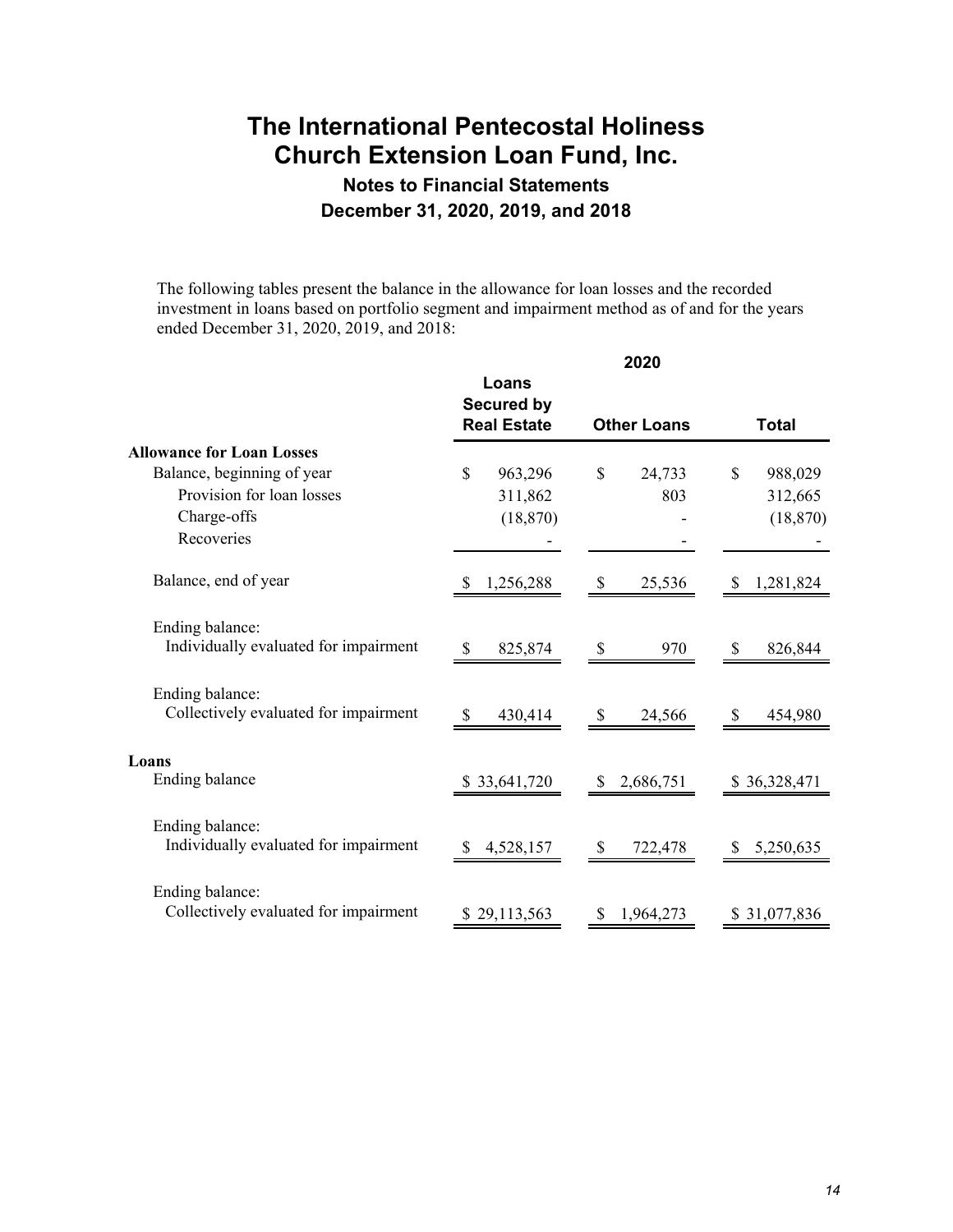**Notes to Financial Statements December 31, 2020, 2019, and 2018** 

|                                                          | 2019                                             |                          |                |  |  |  |
|----------------------------------------------------------|--------------------------------------------------|--------------------------|----------------|--|--|--|
|                                                          | Loans<br><b>Secured by</b><br><b>Real Estate</b> | <b>Other Loans</b>       | <b>Total</b>   |  |  |  |
| <b>Allowance for Loan Losses</b>                         |                                                  |                          |                |  |  |  |
| Balance, beginning of year                               | \$<br>919,672                                    | 39,836<br>\$             | 959,508<br>\$  |  |  |  |
| Provision (credit) for loan losses                       | 103,747                                          | (15, 103)                | 88,644         |  |  |  |
| Charge-offs                                              | (60, 942)                                        |                          | (60, 942)      |  |  |  |
| Recoveries                                               | 819                                              |                          | 819            |  |  |  |
| Balance, end of year                                     | 963,296<br>\$.                                   | $\mathcal{S}$<br>24,733  | 988,029<br>\$  |  |  |  |
| Ending balance:<br>Individually evaluated for impairment | $\mathcal{S}$<br>589,629                         | $\mathbb{S}$             | 589,629        |  |  |  |
| Ending balance:<br>Collectively evaluated for impairment | \$<br>373,667                                    | \$<br>24,733             | 398,400<br>\$  |  |  |  |
| Loans<br>Ending balance                                  | \$34,850,092                                     | \$3,195,741              | \$38,045,833   |  |  |  |
| Ending balance:<br>Individually evaluated for impairment | 5,659,008<br>\$.                                 | $\mathcal{S}$<br>722,478 | 6,381,486<br>S |  |  |  |
| Ending balance:<br>Collectively evaluated for impairment | 29,191,084                                       | 2,473,263                | \$31,664,347   |  |  |  |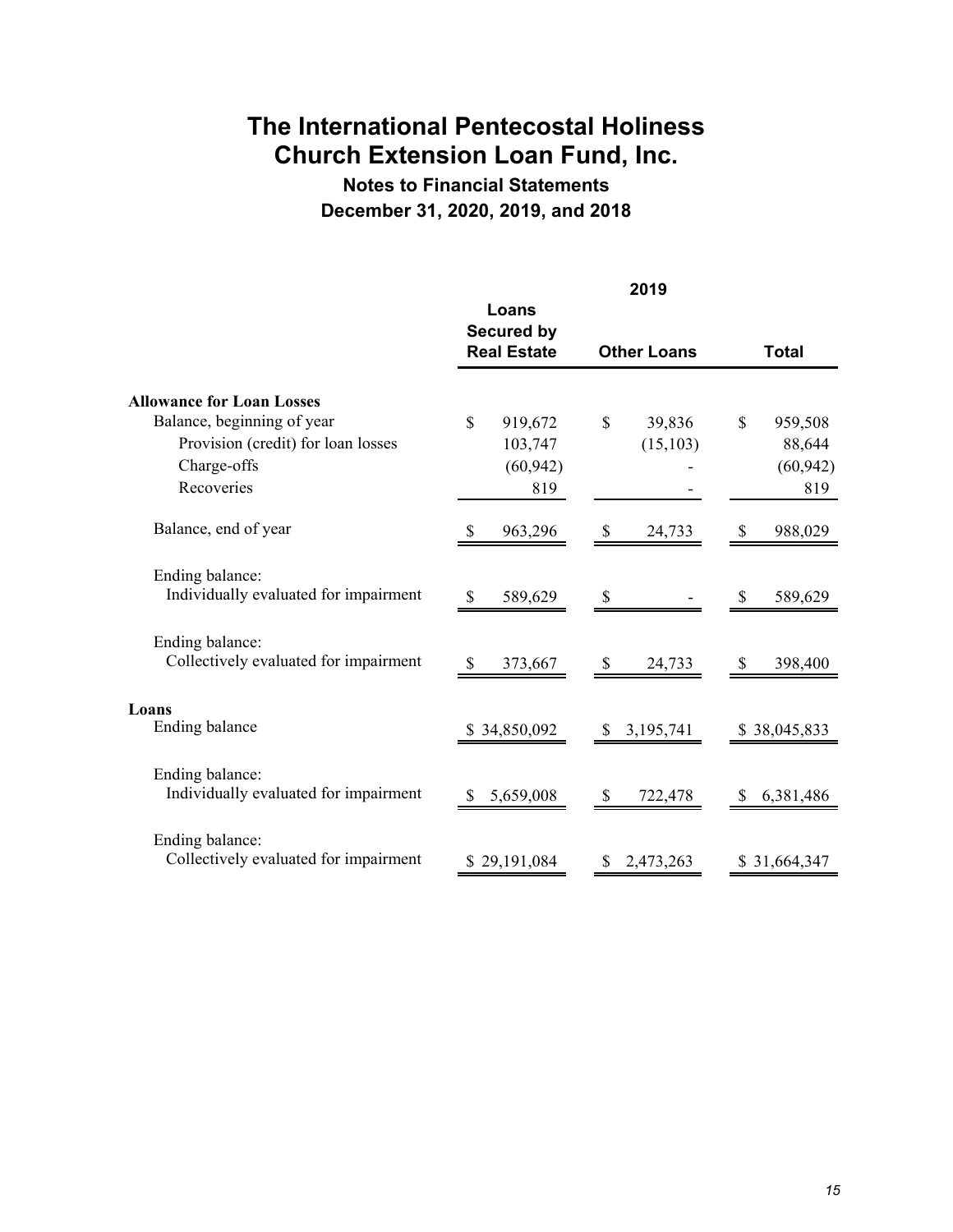**Notes to Financial Statements December 31, 2020, 2019, and 2018** 

|                                                                                 |                                                  | 2018                      |                                       |
|---------------------------------------------------------------------------------|--------------------------------------------------|---------------------------|---------------------------------------|
|                                                                                 | Loans<br><b>Secured by</b><br><b>Real Estate</b> | <b>Other Loans</b>        | <b>Total</b>                          |
| <b>Allowance for Loan Losses</b>                                                |                                                  |                           |                                       |
| Balance, beginning of year<br>Provision (credit) for loan losses<br>Charge-offs | \$<br>765,523<br>173,091<br>(18, 942)            | \$<br>90,835<br>(50, 999) | \$<br>856,358<br>122,092<br>(18, 942) |
| Recoveries                                                                      |                                                  |                           |                                       |
| Balance, end of year                                                            | 919,672<br>-S                                    | 39,836<br>\$              | 959,508<br>S                          |
| Ending balance:<br>Individually evaluated for impairment                        | $\mathbb{S}$<br>524,619                          | \$                        | 524,619                               |
| Ending balance:<br>Collectively evaluated for impairment                        | 395,053<br>-S                                    | 39,836<br>S               | 434,889                               |
| Loans<br>Ending balance                                                         | \$37,856,471                                     | \$3,983,590               | \$41,840,061                          |
| Ending balance:<br>Individually evaluated for impairment                        | 4,444,559                                        | \$<br>722,478             | 5,167,037                             |
| Ending balance:<br>Collectively evaluated for impairment                        | \$33,411,912                                     | 3,261,112<br>\$.          | \$36,673,024                          |

Impaired loans include nonperforming loans but also include loans modified in troubled debt restructurings where concessions have been granted to borrowers experiencing financial difficulties. These concessions could include a reduction in the interest rate on the loan, payment extensions, forgiveness of principal, forbearance, or other actions intended to maximize collection.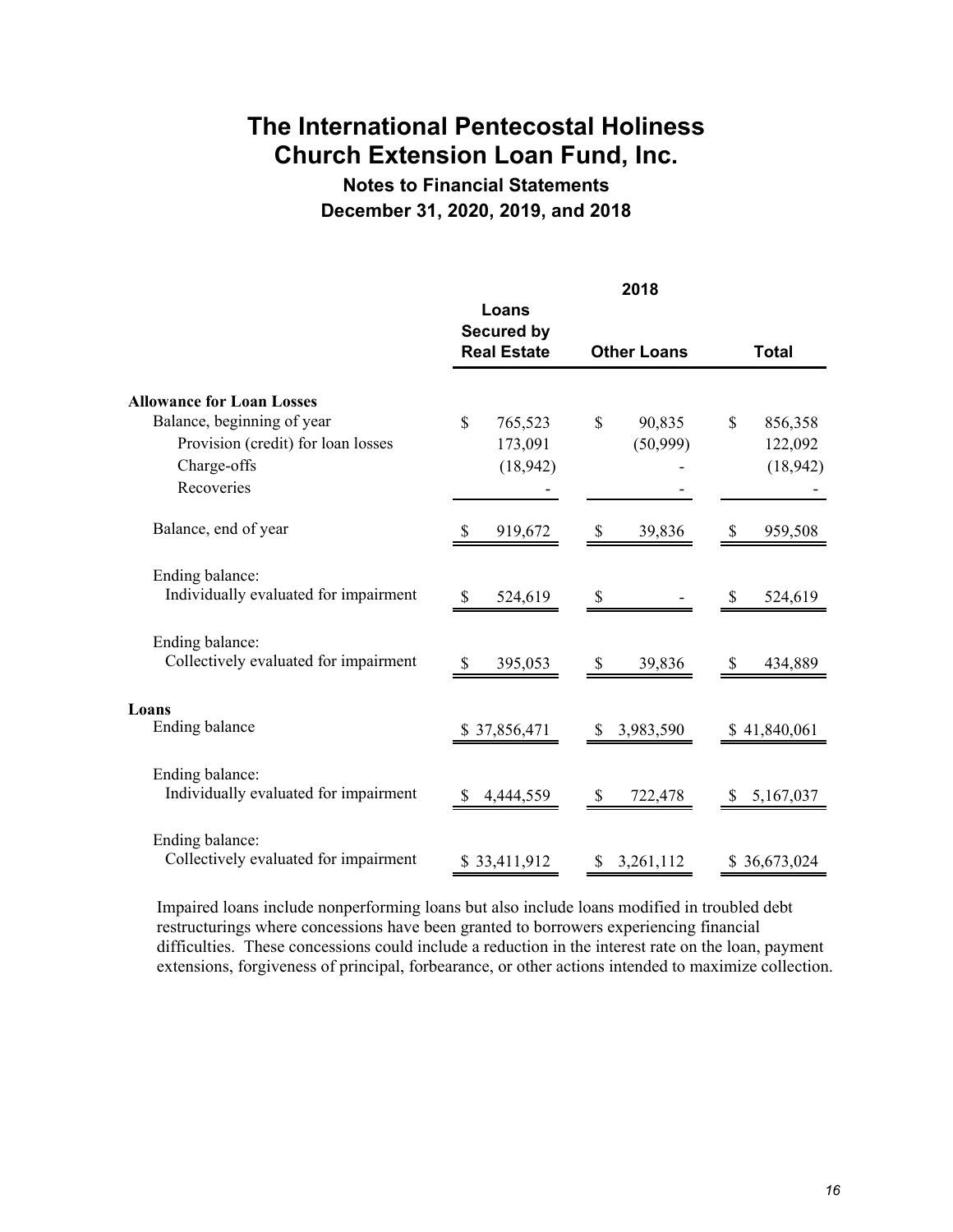## **The International Pentecostal Holiness Church Extension Loan Fund, Inc. Notes to Financial Statements December 31, 2020, 2019, and 2018**

The following summarized impaired loans at December 31, 2020, 2019, and 2018:

|                                                                                                            |                                   |                                                     | 2020                                        |                                                      |                                                |
|------------------------------------------------------------------------------------------------------------|-----------------------------------|-----------------------------------------------------|---------------------------------------------|------------------------------------------------------|------------------------------------------------|
|                                                                                                            | <b>Recorded</b><br><b>Balance</b> | <b>Unpaid</b><br><b>Principal</b><br><b>Balance</b> | <b>Specific</b><br><b>Allowance</b>         | Average<br>Investment<br>in Impaired<br>Loans        | <b>Interest</b><br><b>Income</b><br>Recognized |
| Loans without a specific<br>valuation allowance<br>Loans secured by real estate                            | 489,954<br>\$                     | $\mathbb{S}$<br>489,954                             | \$                                          | 1,144,156<br>S                                       | \$<br>36,913                                   |
| Other loans<br>Loans with a specific<br>valuation allowance<br>Loans secured by real estate<br>Other loans | 4,038,203<br>722,478              | 4,038,203<br>722,478                                | 825,874<br>970                              | 361,239<br>3,949,427<br>361,239                      | 155,994<br>38,906                              |
| Total impaired loans                                                                                       | \$5,250,635                       | \$5,250,635                                         | 826,844<br>S                                | 5,816,061<br>S                                       | \$<br>231,813                                  |
|                                                                                                            |                                   |                                                     |                                             |                                                      |                                                |
|                                                                                                            | <b>Recorded</b><br><b>Balance</b> | <b>Unpaid</b><br><b>Principal</b><br><b>Balance</b> | 2019<br><b>Specific</b><br><b>Allowance</b> | <b>Average</b><br>Investment<br>in Impaired<br>Loans | <b>Interest</b><br><b>Income</b><br>Recognized |
| Loans without a specific<br>valuation allowance<br>Loans secured by real estate<br>Other loans             | \$1,798,358<br>722,478            | \$1,798,358<br>722,478                              | \$                                          | \$<br>1,677,018<br>722,478                           | \$<br>97,682<br>18,117                         |
| Loans with a specific<br>valuation allowance<br>Loans secured by real estate<br>Other loans                | 3,860,650                         | 3,860,650                                           | 589,629                                     | 3,374,766                                            | 240,130                                        |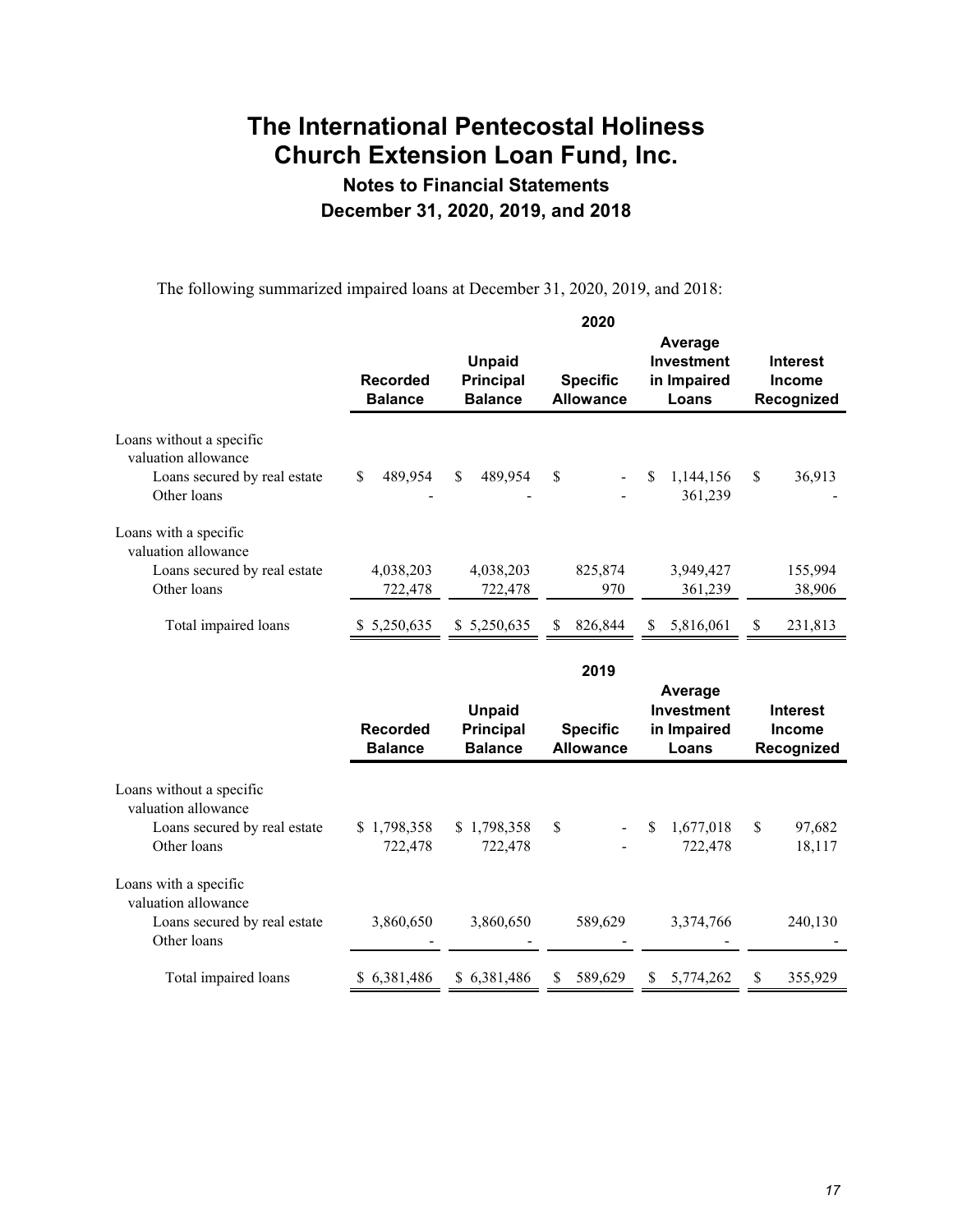## **Notes to Financial Statements December 31, 2020, 2019, and 2018**

|                                                                                             |                                   |                                                     | 2018                                |                                               |                                                |
|---------------------------------------------------------------------------------------------|-----------------------------------|-----------------------------------------------------|-------------------------------------|-----------------------------------------------|------------------------------------------------|
|                                                                                             | <b>Recorded</b><br><b>Balance</b> | <b>Unpaid</b><br><b>Principal</b><br><b>Balance</b> | <b>Specific</b><br><b>Allowance</b> | Average<br>Investment<br>in Impaired<br>Loans | <b>Interest</b><br><b>Income</b><br>Recognized |
| Loans without a specific<br>valuation allowance                                             |                                   |                                                     |                                     |                                               |                                                |
| Loans secured by real estate<br>Other loans                                                 | \$1,555,678<br>722,478            | \$1,555,678<br>722,478                              | <sup>\$</sup>                       | \$<br>851,630<br>361,239                      | <sup>\$</sup><br>117,721<br>25,645             |
| Loans with a specific<br>valuation allowance<br>Loans secured by real estate<br>Other loans | 2,888,881                         | 2,888,881                                           | 524,619                             | 2,710,386                                     | 130,303                                        |
| Total impaired loans                                                                        | \$5,167,037                       | \$5,167,037                                         | 524,619<br>S.                       | 3,923,255                                     | S<br>273,669                                   |

As part of the ongoing monitoring of the credit quality of the Fund's loan portfolio, management tracks loans by determining if the loan is impaired or deemed unimpaired. Impaired loans by category are shown above; all other loans are considered by management to be unimpaired.

The Fund evaluates the loan risk grading system definitions and allowance for loan loss methodology on an ongoing basis. No significant changes were made to either during the past year.

Included in the impaired loans are troubled debt restructurings that were classified as impaired. At December 31, 2020, 2019, and 2018, the Fund had approximately \$4,645,000, \$3,975,000, and \$2,871,000, respectively, of loans that were modified in troubled debt restructurings and impaired. The Fund uses forbearance agreements with some borrowers, allowing for reduced payments, which are included in this troubled debt restructuring total. During 2020, there were four newly restructured real estate loans totaling \$1,844,000. Of the total troubled debt restructurings at December 31, 2020, seven were accruing interest for a total of approximately \$3,551,000. During 2019, there were three newly restructured real estate loans totaling \$2,088,498. Of the total troubled debt restructurings at December 31, 2019, five were accruing interest for a total of approximately \$2,818,000. During 2018, there were seven newly restructured real estate loans of \$2,479,935. Of the total troubled debt restructurings at December 31, 2018, six were accruing interest for a total of approximately \$1,835,000. When loans modified as troubled debt restructuring have subsequent payment defaults, the defaults are factored into the determination of the allowance for loan losses to ensure specific valuation allowances reflect amounts considered uncollectible.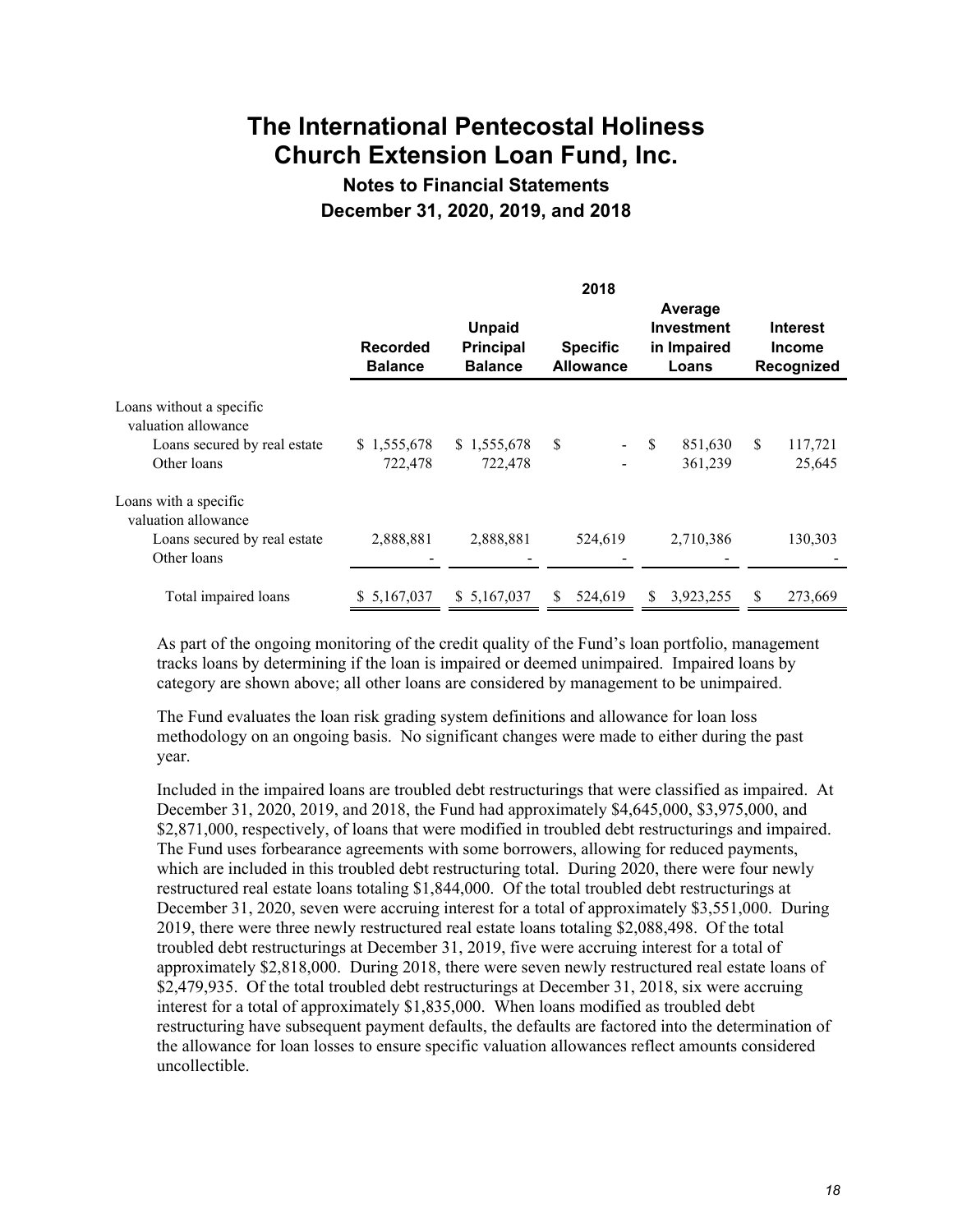## **Notes to Financial Statements December 31, 2020, 2019, and 2018**

### **Note 4: Software and Equipment**

Software and equipment, stated at cost, is as follows:

|                                                         |  | 2020               | 2019               | 2018               |
|---------------------------------------------------------|--|--------------------|--------------------|--------------------|
| Software and equipment<br>Less accumulated depreciation |  | 197,149<br>183,030 | 193,468<br>165,132 | 191,442<br>147,145 |
| Software and equipment, net                             |  | 14,119             | 28,336             | 44,297             |

### **Note 5: Certificates**

At December 31, 2020, the scheduled maturities of certificates are as follows:

| 2021                        | \$13,643,368     |
|-----------------------------|------------------|
| 2022                        | 11,468,961       |
| 2023                        | 6,310,164        |
| 2024                        | 2,991,895        |
| 2025                        | 6,498,157        |
|                             | 40,912,545       |
| Savings demand certificates | 5,688,708        |
|                             | 46,601,253<br>S. |

At December 31, investors were concentrated in three states as follows:

|                |                                         | 2020                                                    |                                                                           |
|----------------|-----------------------------------------|---------------------------------------------------------|---------------------------------------------------------------------------|
|                | <b>Number of</b><br><b>Certificates</b> | <b>Aggregate</b><br><b>Principal</b><br><b>Balances</b> | <b>Percent of</b><br><b>Certificate</b><br><b>Balances</b><br>Outstanding |
| Oklahoma       | 487                                     | \$14,664,204                                            | 31%                                                                       |
| North Carolina | 179                                     | 7,656,234                                               | 16%                                                                       |
| Virginia       | 245                                     | 9,411,822                                               | 20%                                                                       |
|                | 911                                     | \$31,732,260                                            | 67%                                                                       |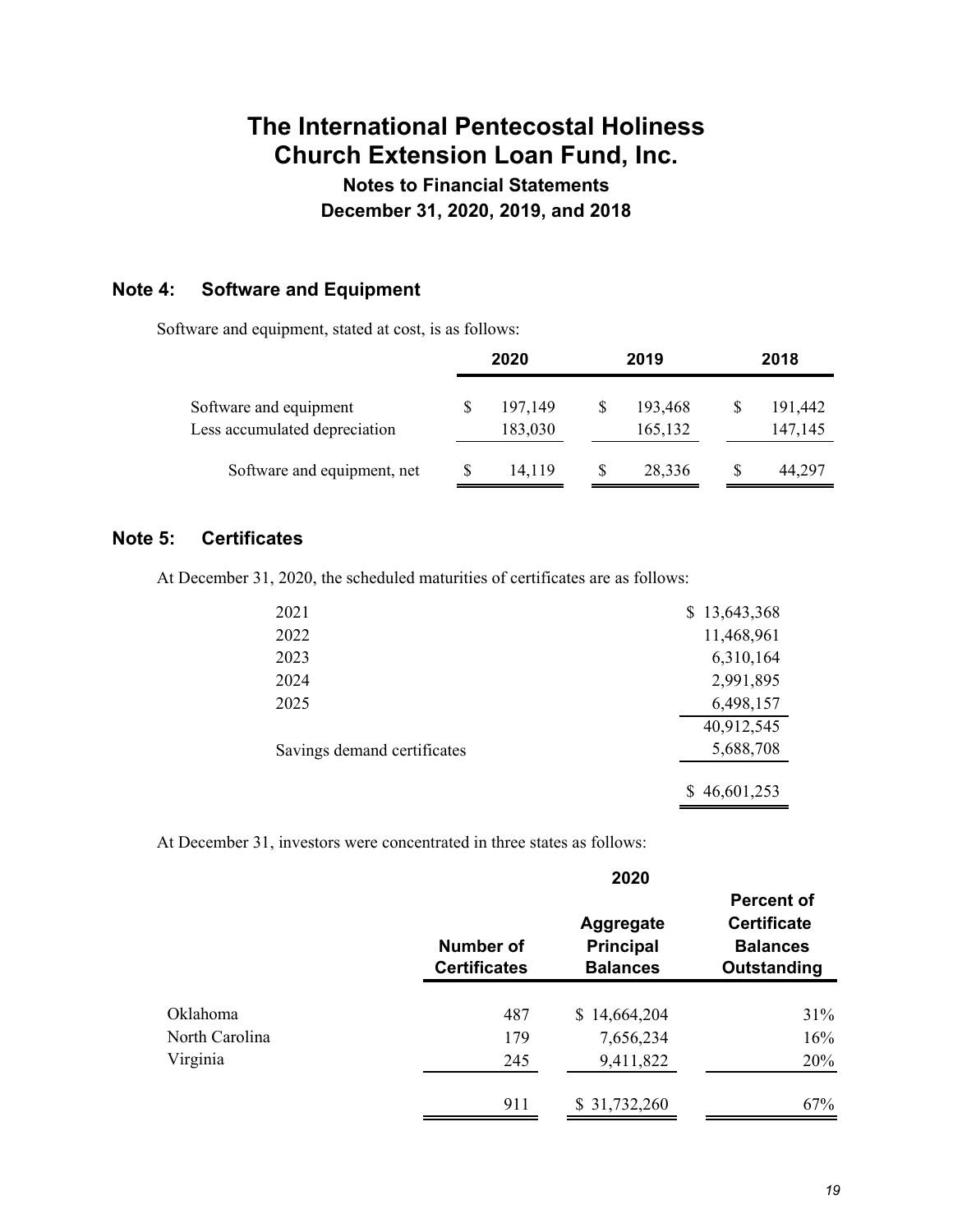**Notes to Financial Statements December 31, 2020, 2019, and 2018** 

|                |                                         | 2019                                                    |                                                                                  |
|----------------|-----------------------------------------|---------------------------------------------------------|----------------------------------------------------------------------------------|
|                | <b>Number of</b><br><b>Certificates</b> | <b>Aggregate</b><br><b>Principal</b><br><b>Balances</b> | <b>Percent of</b><br><b>Certificate</b><br><b>Balances</b><br>Outstanding        |
| Oklahoma       | 383                                     | \$13,975,890                                            | 31%                                                                              |
| North Carolina | 143                                     | 7,625,590                                               | 17%                                                                              |
| Virginia       | 171                                     | 9,102,708                                               | 20%                                                                              |
|                | 697                                     | \$30,704,188                                            | 68%                                                                              |
|                |                                         | 2018                                                    |                                                                                  |
|                | <b>Number of</b><br><b>Certificates</b> | <b>Aggregate</b><br><b>Principal</b><br><b>Balances</b> | <b>Percent of</b><br><b>Certificate</b><br><b>Balances</b><br><b>Outstanding</b> |
| Oklahoma       | 418                                     | \$16,027,109                                            | 32%                                                                              |
| North Carolina | 155                                     | 9,427,981                                               | 19%                                                                              |
| Virginia       | 192                                     | 9,905,665                                               | 20%                                                                              |
|                | 765                                     | \$35,360,755                                            | 71%                                                                              |

### **Note 6: Line of Credit**

On March 20, 2020, the Fund entered into an agreement for a \$1,000,000 line of credit secured by a deposit account. The line of credit had a variable interest rate using a rate of 2.00 percent over the index, resulting in an initial rate of 3.637 percent. The line of credit matures on March 20, 2021, and was not renewed. The balance at December 31, 2020, was zero.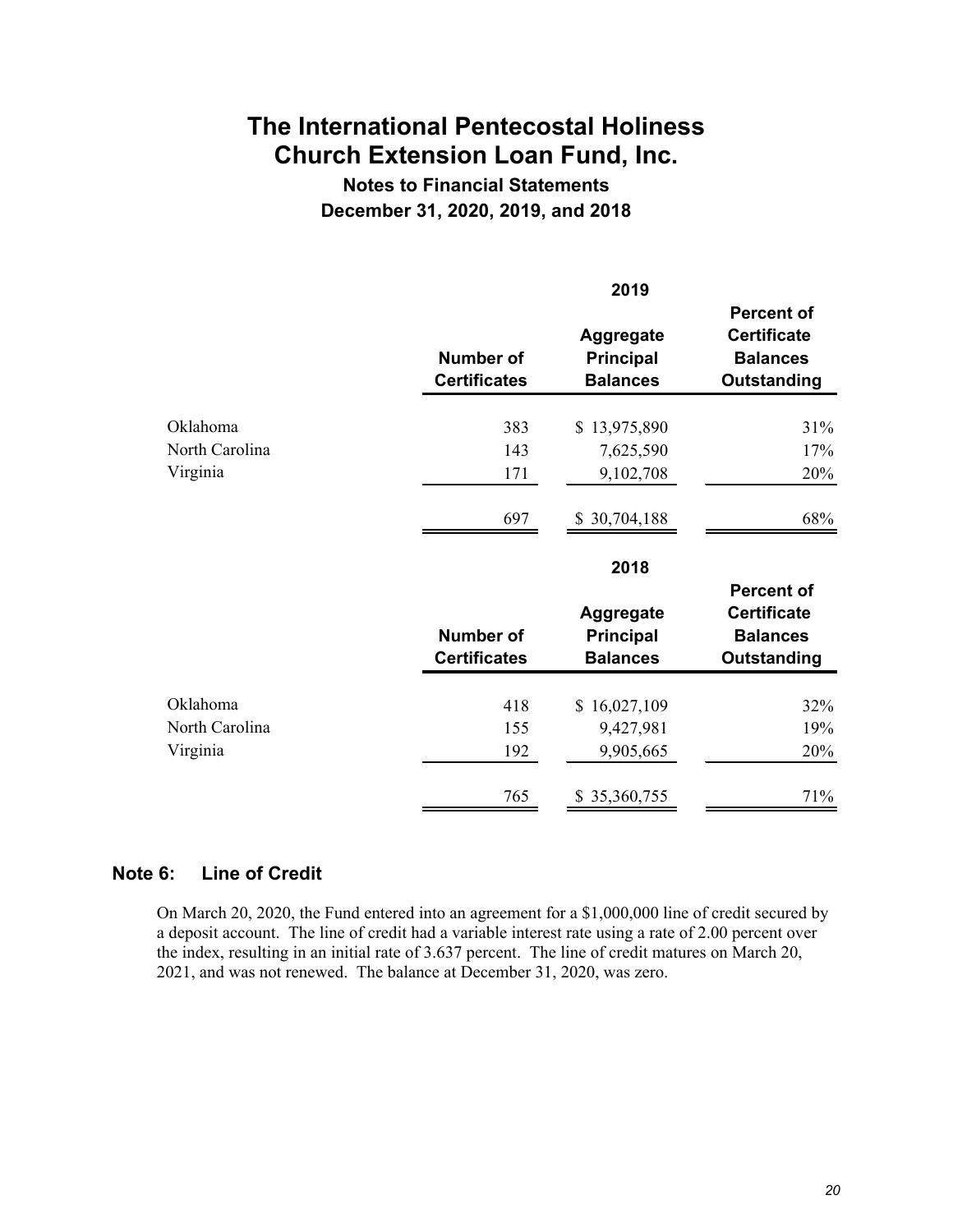**Notes to Financial Statements December 31, 2020, 2019, and 2018** 

### **Note 7: Commitments and Credit Risk**

#### *Commitments to Originate Loans*

Commitments to originate loans are agreements to lend to a borrower as long as there is no violation of any condition established in the contract. Commitments generally have fixed expiration dates or other termination clauses and may require payment of a fee. Since a portion of the commitments may expire without being drawn upon, the total commitment amounts do not necessarily represent future cash requirements. Each borrower's creditworthiness is evaluated on a case-by-case basis. The amount of collateral obtained, if deemed necessary, is based on management's credit evaluation of the counterparty. Collateral held varies, but typically includes real estate owned by churches and nonprofit organizations.

The Fund had outstanding commitments to originate loans and fund construction loans aggregating approximately \$1,675,000, \$230,000, and \$904,000 at December 31, 2020, 2019, and 2018, respectively. The commitments extended over varying periods of time with the majority to be disbursed within a one-year period.

The Fund guaranteed a letter of credit for a loan customer that was issued by a third-party bank. At December 31, 2019, the guarantee had a maximum amount of \$773,004 and expired on December 31, 2019, when the collateral securing the guarantee was released. At December 31, 2018, the guarantee had a maximum amount of \$722,015 and expired on July 31, 2019. The Fund had no guarantees outstanding as of December 31, 2020.

### *Credit Risk*

The Fund's loans are made exclusively to churches, conferences, and other affiliates of the Church. The vast majority of loans are made to churches. The repayment of loans by churches may affect the Fund's ability to meet its obligations. In most instances, the ability of churches to repay their loans will depend upon the contributions they receive from their members. Both the number of members of a church and the amount of contributions may fluctuate. In addition, a church facility may be a single-purpose building and the marketability of such a specific facility may be limited, potentially diminishing the value of such collateral in the event of foreclosure. Finally, because of the relationship of the Fund with its borrowers, the Fund has in the past been willing under certain circumstances to accommodate late payments or to extend or otherwise modify the terms of a loan. Should borrowers not be able to repay their principal and interest as scheduled, the Fund's ability to make principal and interest payments on its certificates may be impaired.

At December 31, 2020, the Fund had loans to borrowers in the states of Texas, Oklahoma, Florida, and Virginia that represented approximately 13 percent, 13 percent, 12 percent, and 11 percent of the gross loan portfolio, respectively. At December 31, 2019, the Fund had loans to borrowers in the states of Texas, Oklahoma, Florida, and Virginia that represented approximately 13 percent, 13 percent, 11 percent, and 11 percent of the gross loan portfolio, respectively. At December 31, 2018, the Fund had loans to borrowers in the states of Texas, Oklahoma, and Virginia that represented approximately 15 percent, 14 percent, and 10 percent of the gross loan portfolio, respectively.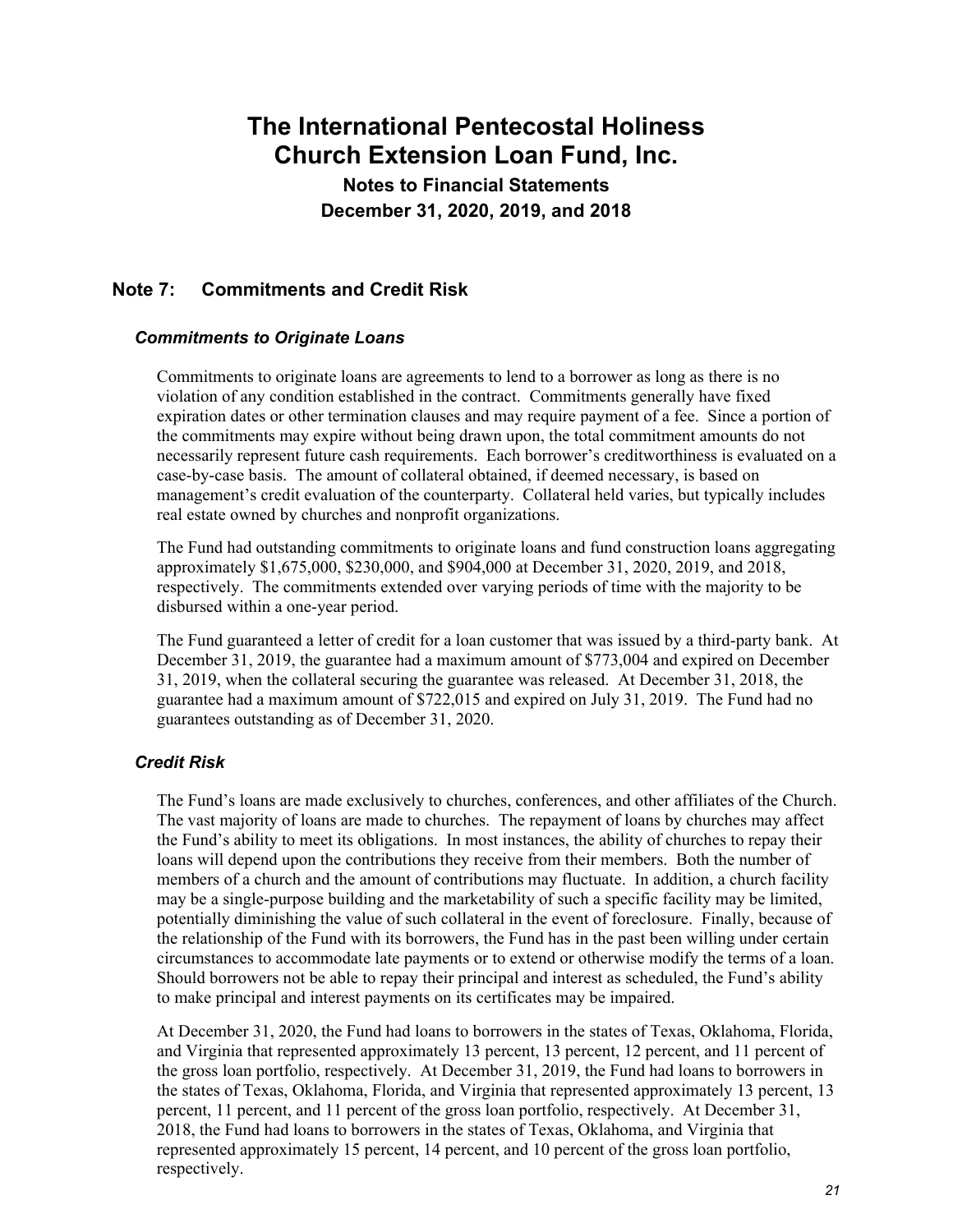**Notes to Financial Statements December 31, 2020, 2019, and 2018** 

### *Impact of COVID-19*

In March 2020, COVID-19 coronavirus was identified as a global pandemic and began affecting the health of large populations around the world. As a result of the spread of COVID-19, economic uncertainties arose which can ultimately affect the financial position, results of operations, and cash flows of the Fund as well as the Fund's customers. In response to economic concerns over COVID-19, the Fund extended certain payment modifications to loan customers in need. As of December 31, 2020, three loans, totaling approximately \$1,048,000, received payment modifications during 2020 related to COVID-19 have not returned to normal repayment status.

The Fund received a PPP loan established by the CARES Act totaling \$76,200 and the entire balance was forgiven during 2020. This balance was recorded as other revenue in the statement of activities.

### **Note 8: Board-Designated Net Assets**

In 2017, the Board of Directors of the Fund established a Board-designated endowment of \$250,000 for the purpose of pastoral development and planting churches. During 2020, 2019, and 2018, distributions were made of \$0, \$50,000, and \$200,000, respectively, for this purpose. The remaining Board-designated net assets at December 31, 2020, 2019 and 2018, was \$0, \$0, and \$50,000, respectively.

### **Note 9: Disclosures About Fair Value of Assets and Liabilities**

Fair value is the price that would be received to sell an asset or paid to transfer a liability in an orderly transaction between market participants at the measurement date. Fair value measurements must maximize the use of observable inputs and minimize the use of unobservable inputs. There is a hierarchy of three levels of inputs that may be used to measure fair value:

**Level 1** Quoted prices in active markets for identical assets or liabilities.

- **Level 2** Observable inputs other than Level 1 prices, such as quoted prices for similar assets or liabilities; quoted prices in markets that are not active; or other inputs that are observable or can be corroborated by observable market data for substantially the full term of the assets or liabilities.
- **Level 3** Unobservable inputs that are supported by little or no market activity and that are significant to the fair value of the assets or liabilities.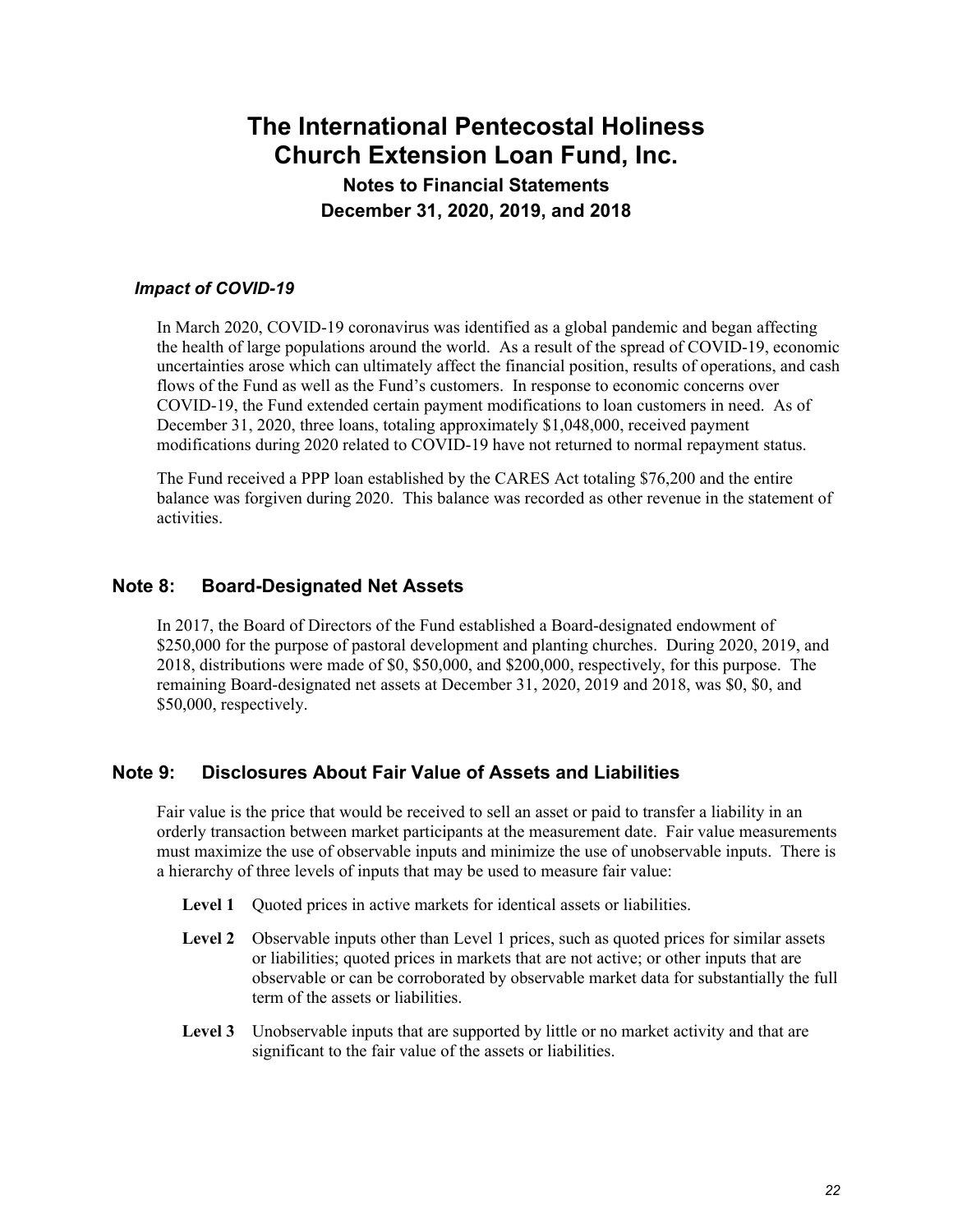**Notes to Financial Statements December 31, 2020, 2019, and 2018** 

#### *Recurring Measurements*

The following tables present the fair value measurements of assets recognized in the accompanying statements of financial position measured at fair value on a recurring basis and the level within the fair value hierarchy in which the fair value measurements fall at December 31, 2020, 2019, and 2018:

|                              |              |                   |              |           | 2020         |                                      |               |         |
|------------------------------|--------------|-------------------|--------------|-----------|--------------|--------------------------------------|---------------|---------|
|                              |              |                   |              |           |              | <b>Fair Value Measurements Using</b> |               |         |
|                              |              | <b>Fair Value</b> |              | Level 1   |              | Level <sub>2</sub>                   |               | Level 3 |
| Money market mutual<br>funds | \$           | 56,161            | $\mathbb{S}$ | 56,161    | $\mathbb{S}$ |                                      | \$            |         |
| Mutual funds                 |              | 8,259,807         |              | 8,259,807 |              |                                      |               |         |
| Exchange traded funds        |              | 1,982,230         |              | 1,982,230 |              |                                      |               |         |
|                              |              |                   |              |           | 2019         |                                      |               |         |
|                              |              |                   |              |           |              | <b>Fair Value Measurements Using</b> |               |         |
|                              |              | <b>Fair Value</b> |              | Level 1   |              | Level <sub>2</sub>                   |               | Level 3 |
| Money market mutual<br>funds | $\mathbb{S}$ | 20,604            | $\mathbb{S}$ | 20,604    | $\mathbb{S}$ |                                      | $\mathcal{S}$ |         |
| Mutual funds                 |              | 6,474,462         |              | 6,474,462 |              |                                      |               |         |
| Exchange traded funds        |              | 996,706           |              | 996,706   |              |                                      |               |         |
|                              |              |                   |              |           | 2018         | <b>Fair Value Measurements Using</b> |               |         |
|                              |              | <b>Fair Value</b> |              | Level 1   |              | Level <sub>2</sub>                   |               | Level 3 |
|                              |              |                   |              |           |              |                                      |               |         |
| Money market mutual          |              |                   |              |           |              |                                      |               |         |
| funds                        | $\mathbb{S}$ | 595,994           | $\mathbb{S}$ | 595,994   | \$           |                                      | \$            |         |
| Mutual funds                 |              | 4,820,374         |              | 4,820,374 |              |                                      |               |         |

Following is a description of the inputs and valuation methodologies used for assets measured at fair value on a recurring basis and recognized in the accompanying statements of financial position, as well as the general classification of such assets pursuant to the valuation hierarchy. There have been no significant changes in the valuation techniques during the year ended December 31, 2020.

Exchange traded funds  $440,263$   $440,263$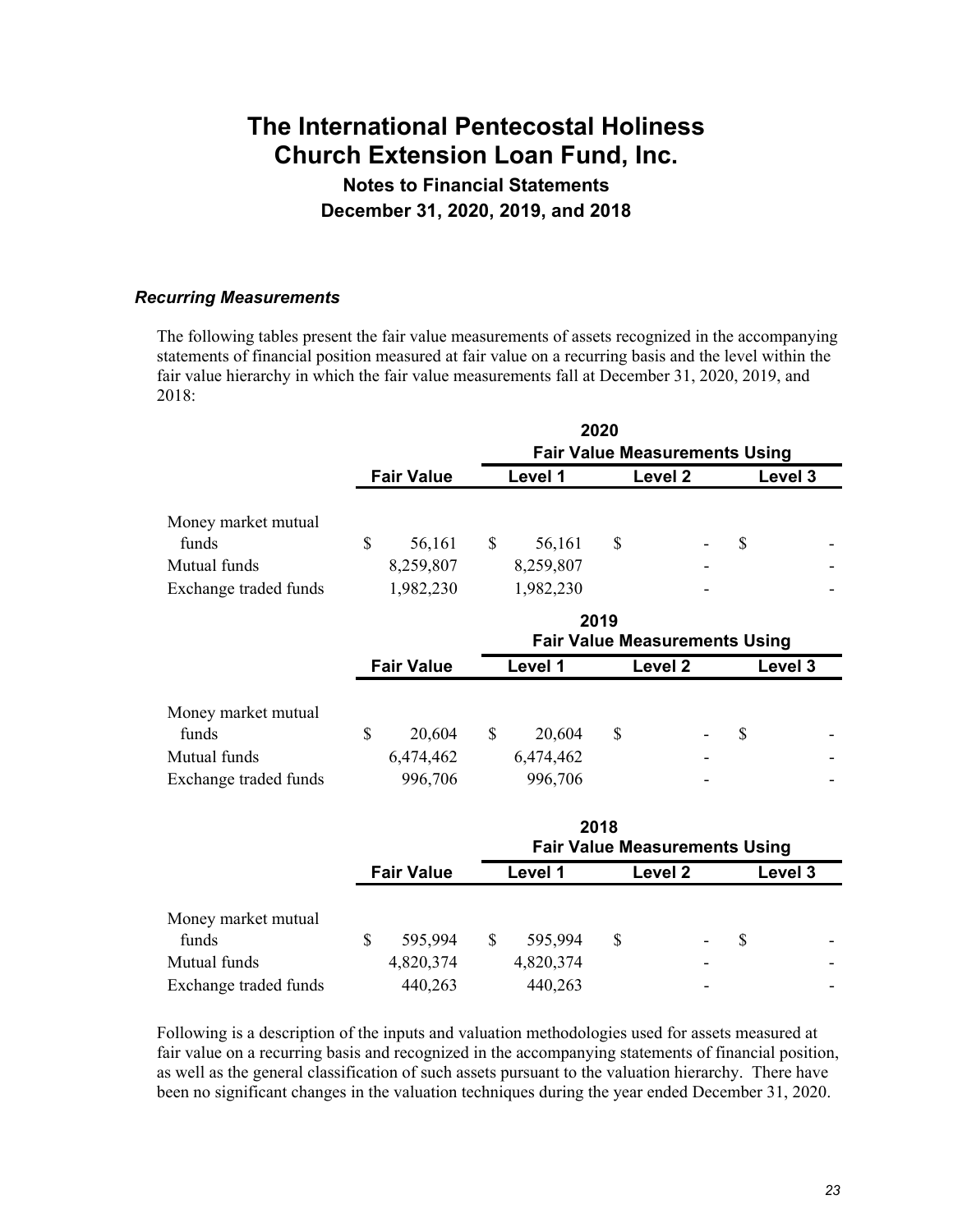## **Notes to Financial Statements December 31, 2020, 2019, and 2018**

### *Investments*

Where quoted market prices are available in an active market or investments could be redeemed at cost, securities are classified within Level 1 of the valuation hierarchy. Level 1 investments include money market mutual funds, mutual funds, and exchange traded funds. If quoted market prices are not available, then fair values are estimated by using pricing models, quoted prices of securities with similar characteristics, or discounted cash flows. The Fund does not have any investments classified as Level 2 or Level 3.

Investments not measured at fair value, such as certain interest-bearing investments with other loan funds as well as an annuity contract, a closed-in real estate investment trust, and investments in a limited liability company, are not included in this disclosure.

#### *Nonrecurring Measurements*

The following tables present the fair value measurement of assets and liabilities measured at fair value on a nonrecurring basis and the level within the fair value hierarchy in which the fair value measurements fall at December 31, 2020, 2019, and 2018:

|                            |    |                   | 2020<br><b>Fair Value Measurements Using</b> |                          |    |                          |         |             |
|----------------------------|----|-------------------|----------------------------------------------|--------------------------|----|--------------------------|---------|-------------|
|                            |    | <b>Fair Value</b> |                                              | Level 1<br>Level 2       |    |                          | Level 3 |             |
| Impaired loans (collateral |    |                   |                                              |                          |    |                          |         |             |
| dependent)                 | S. | 3,933,837         |                                              | $\overline{\phantom{a}}$ | -S | $\blacksquare$           |         | \$3,933,837 |
| Foreclosed assets held for |    |                   |                                              |                          |    |                          |         |             |
| sale                       |    | 69,750            |                                              | $\overline{\phantom{0}}$ |    | $\overline{\phantom{0}}$ |         | 69,750      |

|                            |                   |         | 2019 |                                      |                  |  |
|----------------------------|-------------------|---------|------|--------------------------------------|------------------|--|
|                            |                   |         |      | <b>Fair Value Measurements Using</b> |                  |  |
|                            | <b>Fair Value</b> | Level 1 |      | Level 2                              | Level 3          |  |
| Impaired loans (collateral |                   |         |      |                                      |                  |  |
| dependent)                 | \$3,271,021       |         | ۰.   | -SS                                  | $-$ \$ 3,271,021 |  |

|                                          |                        |                    | 2018                     | <b>Fair Value Measurements Using</b> |         |  |                  |
|------------------------------------------|------------------------|--------------------|--------------------------|--------------------------------------|---------|--|------------------|
|                                          | <b>Fair Value</b>      | Level 1<br>Level 2 |                          |                                      | Level 3 |  |                  |
| Impaired loans (collateral<br>dependent) | $\frac{\$}{2,364,262}$ | -S                 | $\sim$ $ \sim$           | - \$                                 |         |  | $-$ \$ 2,364,262 |
| Foreclosed assets held for<br>sale       | 176,214                |                    | $\overline{\phantom{0}}$ |                                      |         |  | 176,214          |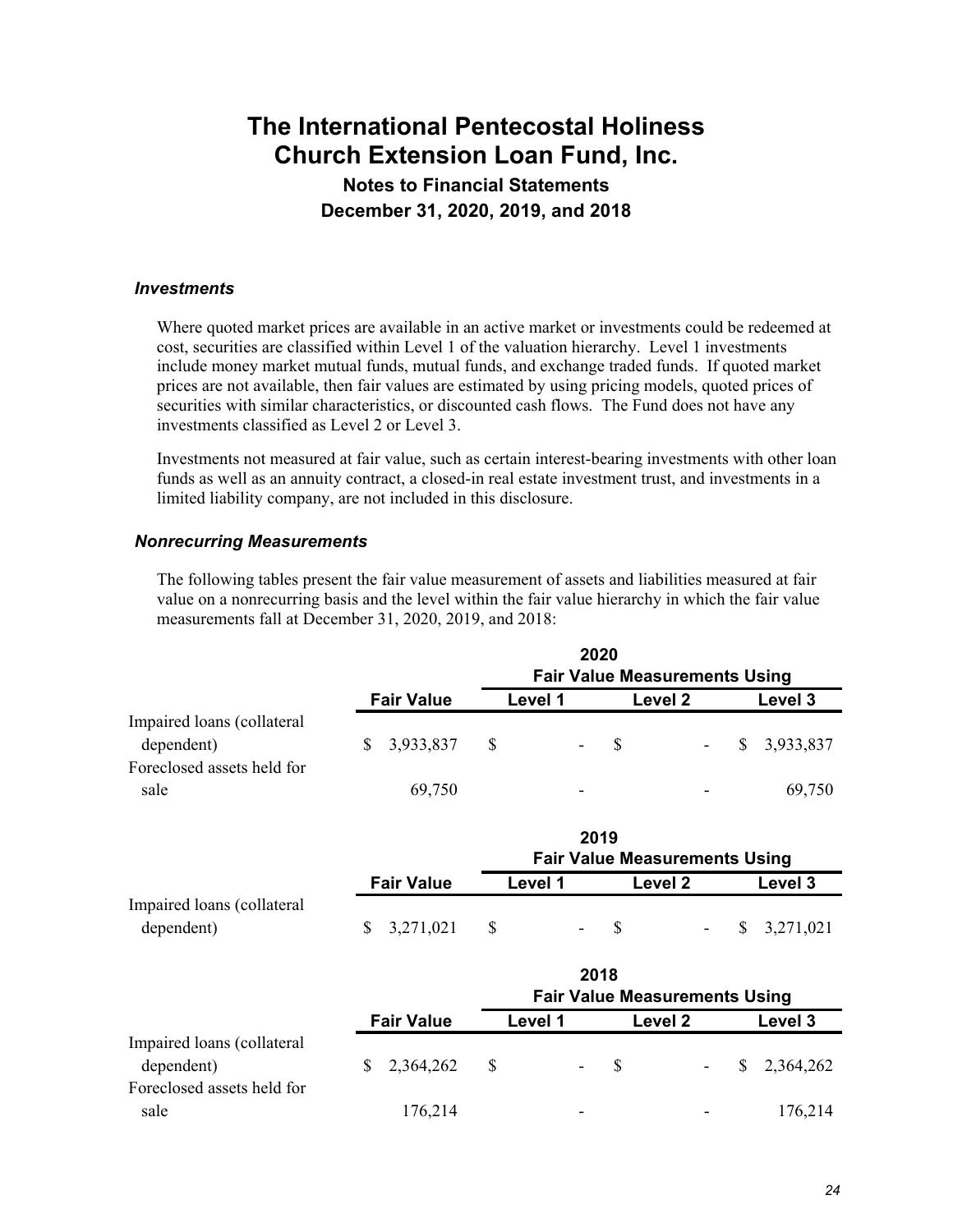## **The International Pentecostal Holiness Church Extension Loan Fund, Inc. Notes to Financial Statements December 31, 2020, 2019, and 2018**

Following is a description of the valuation methodologies and inputs used for assets measured at fair value on a nonrecurring basis and recognized in the accompanying statements of financial position, as well as the general classification of such assets pursuant to the valuation hierarchy. For assets classified within Level 3 of the fair value hierarchy, the process to develop the reported fair value is described below.

#### *Collateral Dependent Impaired Loans, Net of Allowance for Loan Losses*

The estimated fair value of collateral dependent impaired loans is based on the appraised or estimated fair value of the collateral, less estimated cost to sell. Collateral dependent impaired loans are classified within Level 3 of the fair value hierarchy.

The Fund considers the appraisal or evaluation as the starting point for determining fair value and then considers other factors and events in the environment that may affect the fair value. Appraisals of the collateral underlying collateral dependent loans are obtained when the loan is determined to be collateral dependent and subsequently as deemed necessary by management. Appraisals are reviewed for accuracy and consistency by management. Appraisers are selected from the list of approved appraisers maintained by management. The appraised values are reduced by discounts to consider lack of marketability and estimated cost to sell if repayment or satisfaction of the loan is dependent on the sale of the collateral. These discounts and estimates are developed by management by comparison to historical results.

#### *Foreclosed Assets Held for Sale*

The fair value is estimated using appraisals, comparable sales, and other estimates of value obtained principally from independent sources, adjusted for selling costs. Foreclosed assets held for sale are classified within Level 3 of the valuation hierarchy.

Appraisals of foreclosed assets held for sale are obtained when the real estate is acquired and subsequently as deemed necessary by management. Appraisals are reviewed for accuracy and consistency by management. Appraisers are selected from the list of approved appraisers maintained by management.

### **Note 10: Significant Estimates and Concentrations**

Accounting principles generally accepted in the United States of America require disclosure of certain significant estimates and current vulnerabilities due to certain concentrations. Estimates related to the allowance for loan losses and foreclosed assets are reflected in *Notes 1* and *3*. Current vulnerabilities due to certain concentrations of credit risk are discussed in *Note 7*.

#### *Borrower Concentrations*

At December 31, 2020, 2019, and 2018, no borrowers had an outstanding balance greater than 5 percent of total assets.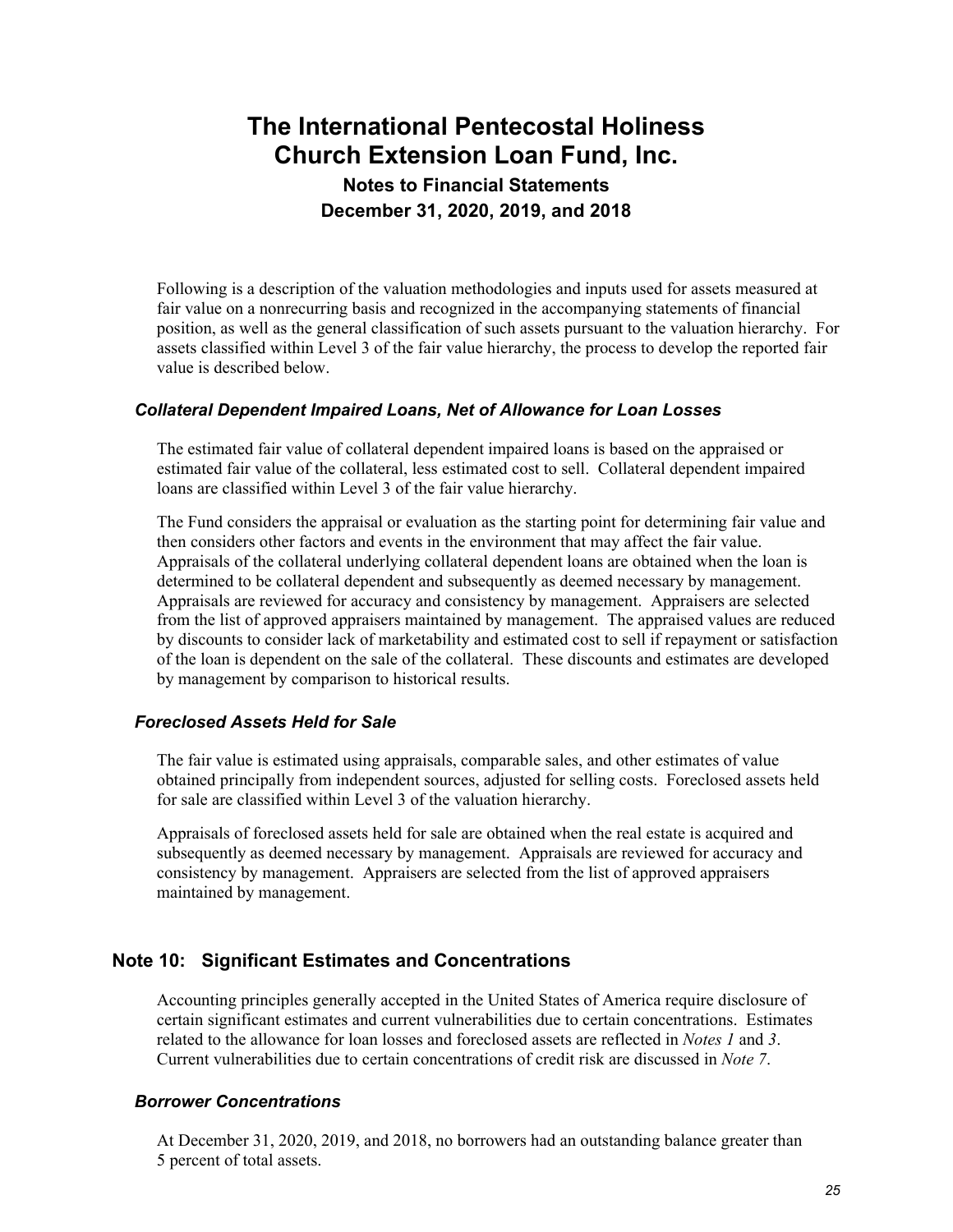**Notes to Financial Statements December 31, 2020, 2019, and 2018** 

#### *Investments in Marketable Securities*

The Fund invests in various investment securities. Investment securities are exposed to various risks such as interest rate, market, and credit risks. Due to the level of risk associated with certain investment securities, it is at least reasonably possible that changes in the values of investment securities will occur in the near term and that such change could materially affect the amounts reported in the accompanying statements of financial position.

### **Note 11: Functional Expenses**

As described in *Note 1*, the financial statements report certain categories of expenses that are attributed to more than one program or supporting function. Therefore, expenses require allocation on a reasonable basis that is consistently applied. The expenses that are allocated include salaries and benefits, professional fees, pastoral development and planting churches, and other, which are allocated on the basis of estimates of time and effort. The tables below present expenses by both their nature and function.

**December 31, 2020**

|                                               | <b>December 31, 2020</b><br><b>Functional Classification</b><br><b>PROGRAM</b> |           |              |         |    |           |  |  |  |
|-----------------------------------------------|--------------------------------------------------------------------------------|-----------|--------------|---------|----|-----------|--|--|--|
| <b>Natural Classification</b>                 | Lending and<br><b>Investments</b>                                              |           | <b>Total</b> |         |    |           |  |  |  |
| Interest on savings, fixed rate certificates, |                                                                                |           |              |         |    |           |  |  |  |
| and individual retirement accounts            | \$                                                                             | 1,097,319 | \$           |         | \$ | 1,097,319 |  |  |  |
| Provision for loan losses                     |                                                                                | 312,665   |              |         |    | 312,665   |  |  |  |
| Salaries and benefits                         |                                                                                | 289,855   |              | 131,480 |    | 421,335   |  |  |  |
| Foreclosed assets, net                        |                                                                                | (126,757) |              |         |    | (126,757) |  |  |  |
| Professional fees                             |                                                                                | 199,854   |              | 8,255   |    | 208,109   |  |  |  |
| COVID-19 relief                               |                                                                                | 45,000    |              |         |    | 45,000    |  |  |  |
| Church assistance                             |                                                                                | 50,250    |              |         |    | 50,250    |  |  |  |
| Other operating expenses                      |                                                                                | 240,078   |              | 67,967  |    | 308,045   |  |  |  |
| Total expenses                                |                                                                                | 2,108,264 | S            | 207,702 |    | 2,315,966 |  |  |  |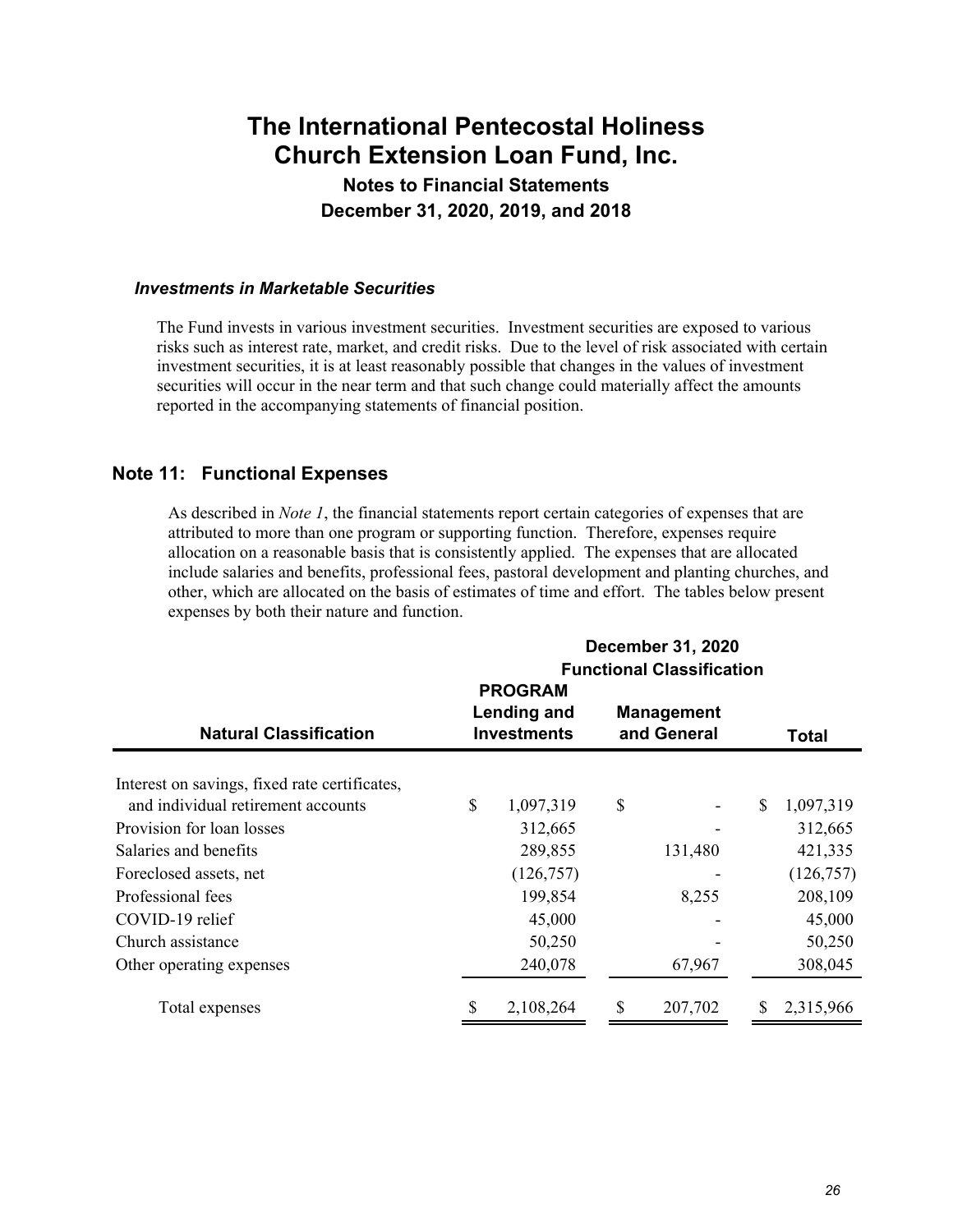**Notes to Financial Statements December 31, 2020, 2019, and 2018** 

| <b>Natural Classification</b>                 | <b>December 31, 2019</b><br><b>Functional Classification</b><br><b>PROGRAM</b> |           |                                  |         |       |           |
|-----------------------------------------------|--------------------------------------------------------------------------------|-----------|----------------------------------|---------|-------|-----------|
|                                               | <b>Lending and</b><br><b>Investments</b>                                       |           | <b>Management</b><br>and General |         | Total |           |
| Interest on savings, fixed rate certificates, |                                                                                |           |                                  |         |       |           |
| and individual retirement accounts            | \$                                                                             | 1,152,885 | \$                               |         | \$    | 1,152,885 |
| Provision for loan losses                     |                                                                                | 88,644    |                                  |         |       | 88,644    |
| Salaries and benefits                         |                                                                                | 240,736   |                                  | 170,225 |       | 410,961   |
| Foreclosed assets, net                        |                                                                                | 18,401    |                                  |         |       | 18,401    |
| Professional fees                             |                                                                                | 263,032   |                                  | 5,373   |       | 268,405   |
| Pastoral development and                      |                                                                                |           |                                  |         |       |           |
| planting churches                             |                                                                                | 40,000    |                                  | 10,000  |       | 50,000    |
| Other operating expenses                      |                                                                                | 150,621   |                                  | 92,645  |       | 243,266   |
| Total expenses                                |                                                                                | 1,954,319 | \$                               | 278,243 |       | 2,232,562 |
|                                               |                                                                                |           |                                  |         |       |           |

|                                               | <b>December 31, 2018</b><br><b>Functional Classification</b><br><b>PROGRAM</b> |           |                                  |         |    |           |  |
|-----------------------------------------------|--------------------------------------------------------------------------------|-----------|----------------------------------|---------|----|-----------|--|
| <b>Natural Classification</b>                 | <b>Lending and</b><br><b>Investments</b>                                       |           | <b>Management</b><br>and General |         |    | Total     |  |
| Interest on savings, fixed rate certificates, |                                                                                |           |                                  |         |    |           |  |
| and individual retirement accounts            | \$                                                                             | 1,144,017 | \$                               |         | \$ | 1,144,017 |  |
| Provision for loan losses                     |                                                                                | 122,092   |                                  |         |    | 122,092   |  |
| Salaries and benefits                         |                                                                                | 259,979   |                                  | 183,930 |    | 443,909   |  |
| Foreclosed assets, net                        |                                                                                | 167,672   |                                  |         |    | 167,672   |  |
| Professional fees                             |                                                                                | 132,805   |                                  | 4,629   |    | 137,434   |  |
| Pastoral development and                      |                                                                                |           |                                  |         |    |           |  |
| planting churches                             |                                                                                | 160,000   |                                  | 40,000  |    | 200,000   |  |
| Other operating expenses                      |                                                                                | 221,137   |                                  | 155,585 |    | 376,722   |  |
| Total expenses                                | \$                                                                             | 2,207,702 | \$                               | 384,144 | S. | 2,591,846 |  |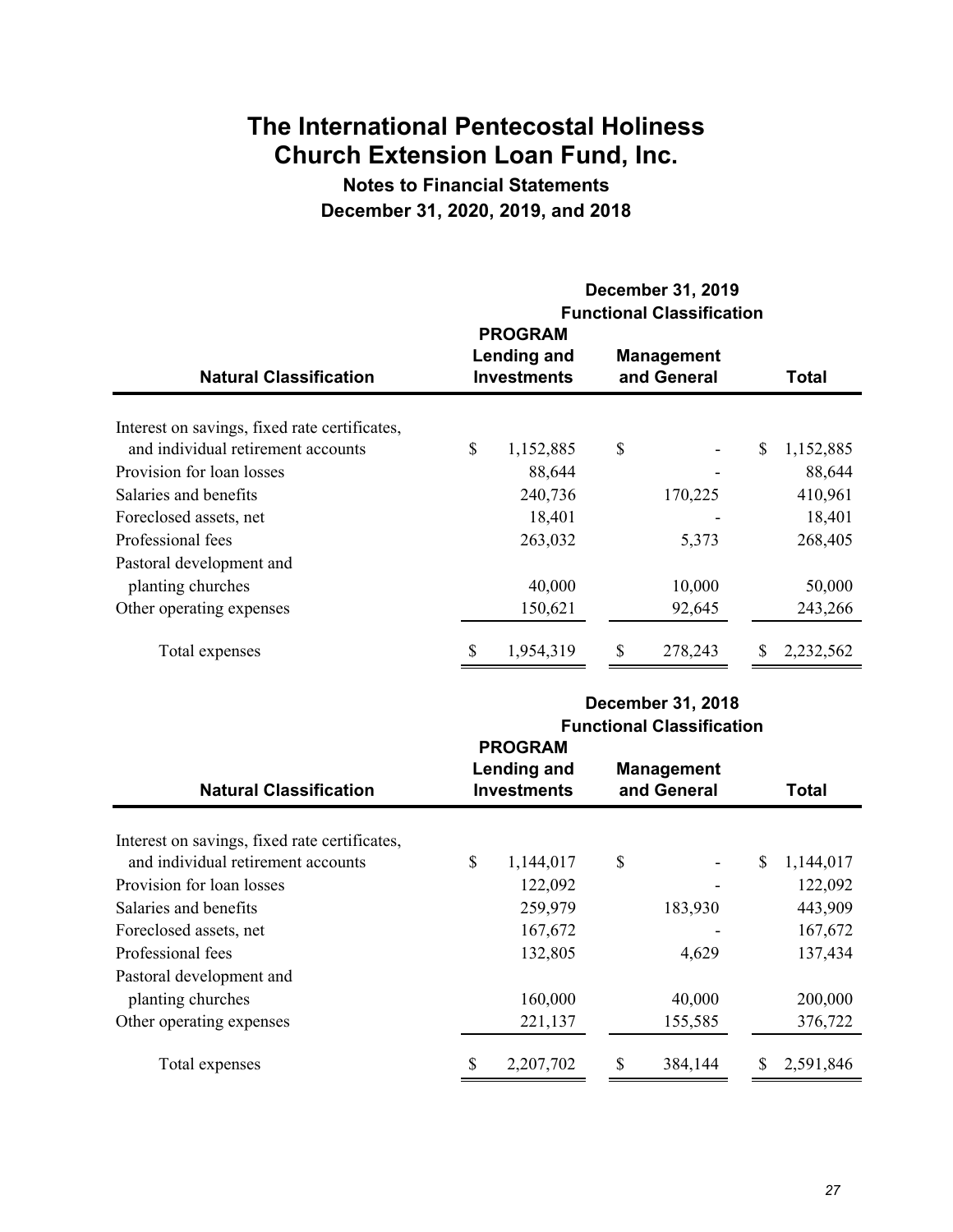## **Notes to Financial Statements December 31, 2020, 2019, and 2018**

### **Note 12: Liquidity and Availability**

Financial assets available for general expenditures, that is, without donor or other restrictions limiting their use, within one year of December 31, 2020, 2019, and 2018, comprise the following:

|                                                             | 2020            | 2019            | 2018            |
|-------------------------------------------------------------|-----------------|-----------------|-----------------|
| Cash                                                        | \$<br>6,677,856 | 3,571,969<br>S. | 3,241,541<br>S. |
| Interest-bearing time deposits in banks                     | 500,000         | 1,250,597       | 1,732,652       |
| Investments (excluding limited liability company and other) | 11,377,911      | 8,539,568       | 7,752,393       |
| Interest receivable                                         | 103,322         | 145,550         | 149,698         |
| Scheduled loan principal amounts due in the next year       | 9,638,150       | 10,244,882      | 13,645,021      |
| Total financial assets                                      | 28, 297, 239    | 23,752,566      | 26,521,305      |
| Internal designations                                       |                 |                 |                 |
| Commitments to fund loans                                   | (1,675,000)     | (230,000)       | (904,000)       |
| Board-designated net assets                                 |                 |                 | $(50,\!000)$    |
| Internal liquidity policy of 10% of liabilities             | (4,666,884)     | (4,453,140)     | (5,041,277)     |
| Financial assets available to meet cash needs for           |                 |                 |                 |
| general expenditures within one year                        | \$21,955,355    | \$19,069,426    | \$20,526,028    |

The Fund's management has adopted a policy requiring the Fund to maintain, at all times, cash, certificates of deposit, and investments equal to at least 10 percent of the Fund's principal balance on all outstanding obligations, including the certificates. At December 31, 2020, 2019, and 2018, the Fund held cash and investments equal to 41 percent, 31 percent, and 29 percent, respectively, of its outstanding obligations.

The Fund owes \$5,688,708 in principal to holders of certificates with no stated maturity and \$13,643,368 in certificates that mature in 2021. See *Note 5* for the scheduled maturities of all certificates.

A portion of the certificates have a maturity of greater than one year. It has been the Fund's experience that a majority of its maturing obligations have been extended or reinvested. To the extent that demands for repayment of certificates at maturity exceed prior experience and to the extent that the availability of funds from sources other than liquid investments is reduced or limited, the Fund's financial condition may be adversely affected.